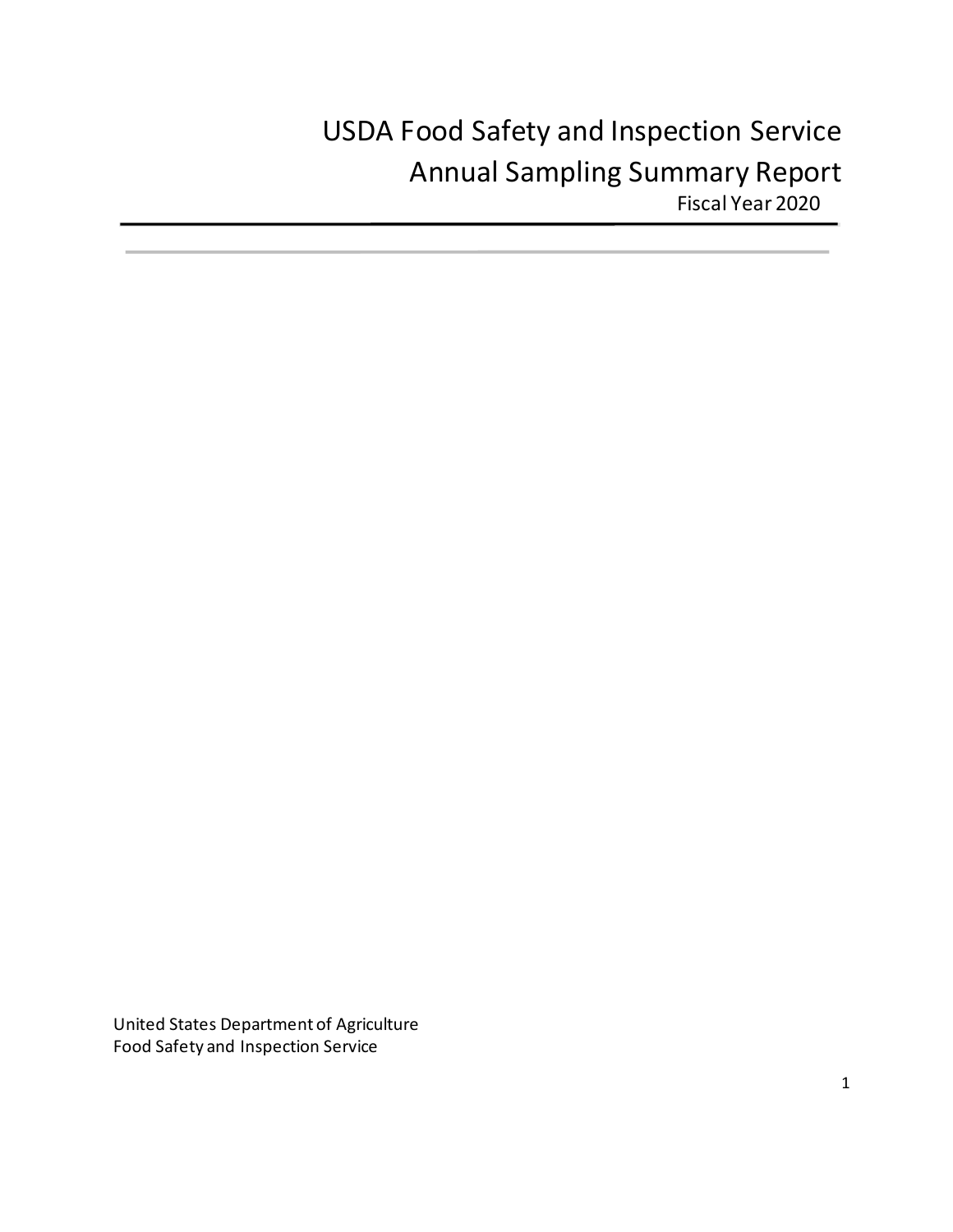# Table of Contents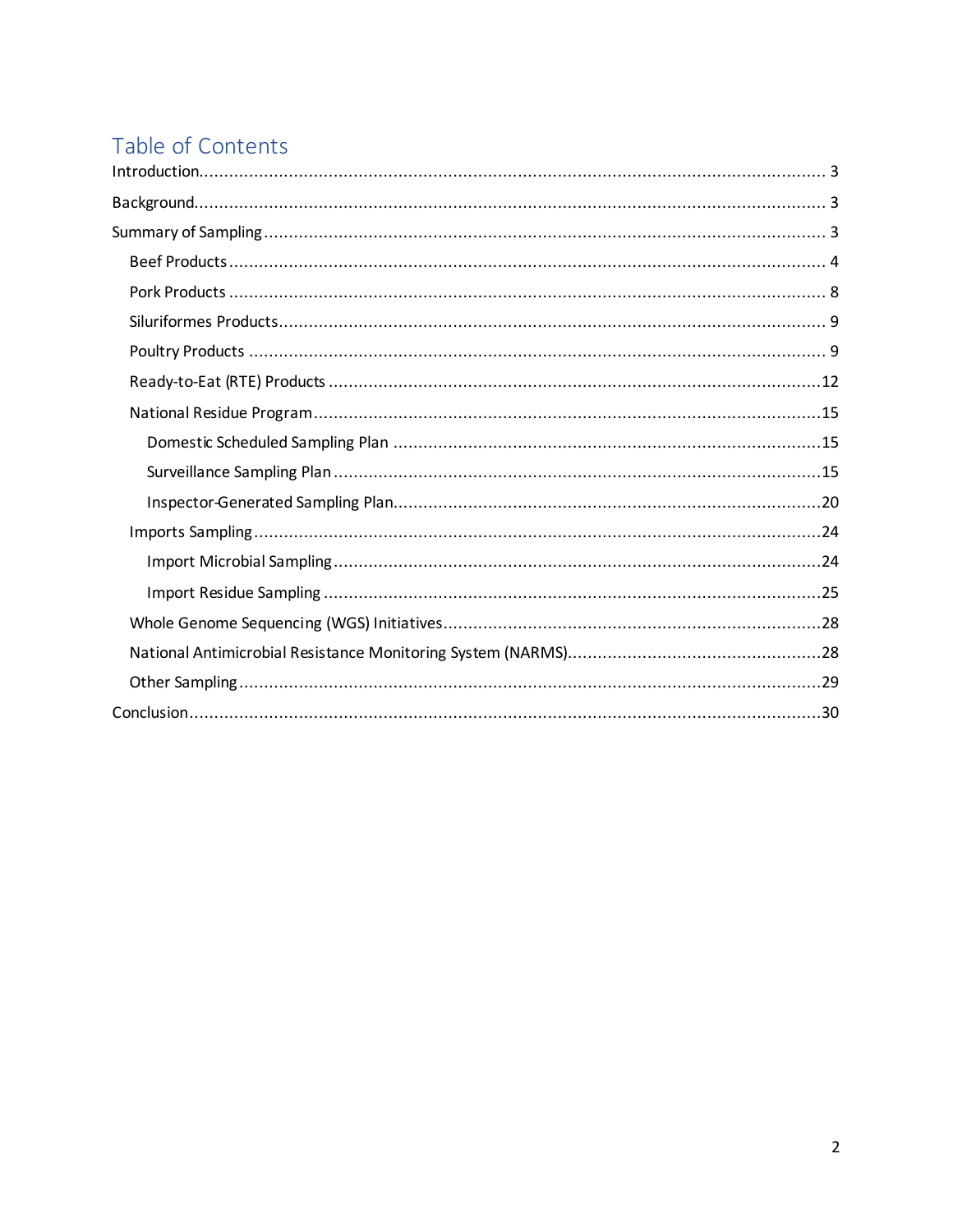# <span id="page-2-0"></span>Introduction

The U.S. Department of Agriculture's (USDA) Food Safety and Inspection Service (FSIS) inspects meat, poultry, and egg products to ensure that the food produced is safe, wholesome, and properly labeled. Verification activities serve to protect the public from foodborne hazards. A key FSIS inspection verification activity is the sampling of product for microbiological contaminants or chemical residues.

Each year, FSIS establishes sampling priorities and goals through its annual sampling plan. FSIS utilizes the Agency'[s Strategic Plan](https://www.fsis.usda.gov/sites/default/files/media_file/2020-07/Strategic-Plan-2017-2021.pdf)goals, outcomes, objectives, and measures – as well as specific items of focus in the agency'[s Annual Plan](https://www.fsis.usda.gov/sites/default/files/media_file/2020-07/annual-plan-fy2020.pdf) – to develop it[s Annual Sampling Plan.](https://www.fsis.usda.gov/sites/default/files/media_file/2020-09/fsis-annual-sampling-plan-fy2020.pdf) The Annual Sampling Plan identifies changes planned for the fiscal year to FSIS' various sampling programs and describes the agency's overall strategy for directing its sampling resources. In addition, the Annual Sampling Plan aligns goals and measures described in FSIS' Strategic and Annual Plan with sampling activities and results. This report, the FY 2020 Annual Sampling Summary Report, summarizes the activities and provides an overview of results for the products the agency inspected during fiscal year (FY) 2020 (October 1, 2019 – September 30, 2020).

FSIS routinely assesses sampling data, posts these data (including establishment-specific datasets) to the [FSIS website,](https://www.fsis.usda.gov/science-data/scientific-reports) and shares data through quarterly letters directly with regulated establishments. These data include [FSIS pathogen verification data,](https://www.fsis.usda.gov/science-data/data-sets-visualizations/microbiology) [FSIS National Residue Program data,](https://www.fsis.usda.gov/science-data/data-sets-visualizations/residue-chemistry) an[d import data.](https://www.fsis.usda.gov/inspection/import-export/international-reports/import-and-export-data) The results of these assessmentsare used in a variety of ways, including monitoring the effectiveness, where applicable, of Hazard Analysis and Critical Control Points (HACCP) plans, informing agency policy making, estimating public health impact, and advising strategic and performance planning.

# <span id="page-2-1"></span>Background

The agency historically used the Annual Sampling Plan to detail sampling results and related activities from the previous years, in addition to reporting the planned sampling allocations and activities for the current year. Effective FY 2019, FSIS began reporting only the prospective current year planned information in the annual sampling plan and developed this report to provide the retrospective information, including sampling results.

Each sampling project has a unique description name and alpha-numeric data system code; both are commonly used when discussing sampling projects and are both included in this report. FSIS analyzes sampling data and calculates either percent positive or prevalence. Percent positive is the percentage of samples of a specific FSIS-regulated product with a specific pathogendetected by sampling. Prevalence is the estimated proportion, nationally, of a specific FSIS-regulated product with a specific pathogen. More information on the definitions for percent positive, volume-weighted percent positive, and prevalence can be found on the FSIS websit[e sampling results data dictionary.](https://www.fsis.usda.gov/science-data/sampling-program/sampling-results-fsis-regulated-products)

# <span id="page-2-2"></span>Summary of Sampling

FSIS continued to focus on its mission of protecting public health and preventing foodborne illness in several different ways. FSIS continued to implement and expand on efforts begun in FY 2019 in response to th[e Strategic Assessment of Sampling Resources \(SASR\).](https://www.fsis.usda.gov/sites/default/files/media_file/2020-11/sasr-report.pdf)

On October 28, 2019, FSIS proposed and requested public comment on an updated *Salmonella*  performance standard for raw ground beef and a new *Salmonella* performance standard for beef manufacturing trimmings, a primary component of raw ground beef [\(80 FR 57688\)](https://www.govinfo.gov/content/pkg/FR-2019-10-28/pdf/2019-23473.pdf). FSIS proposed both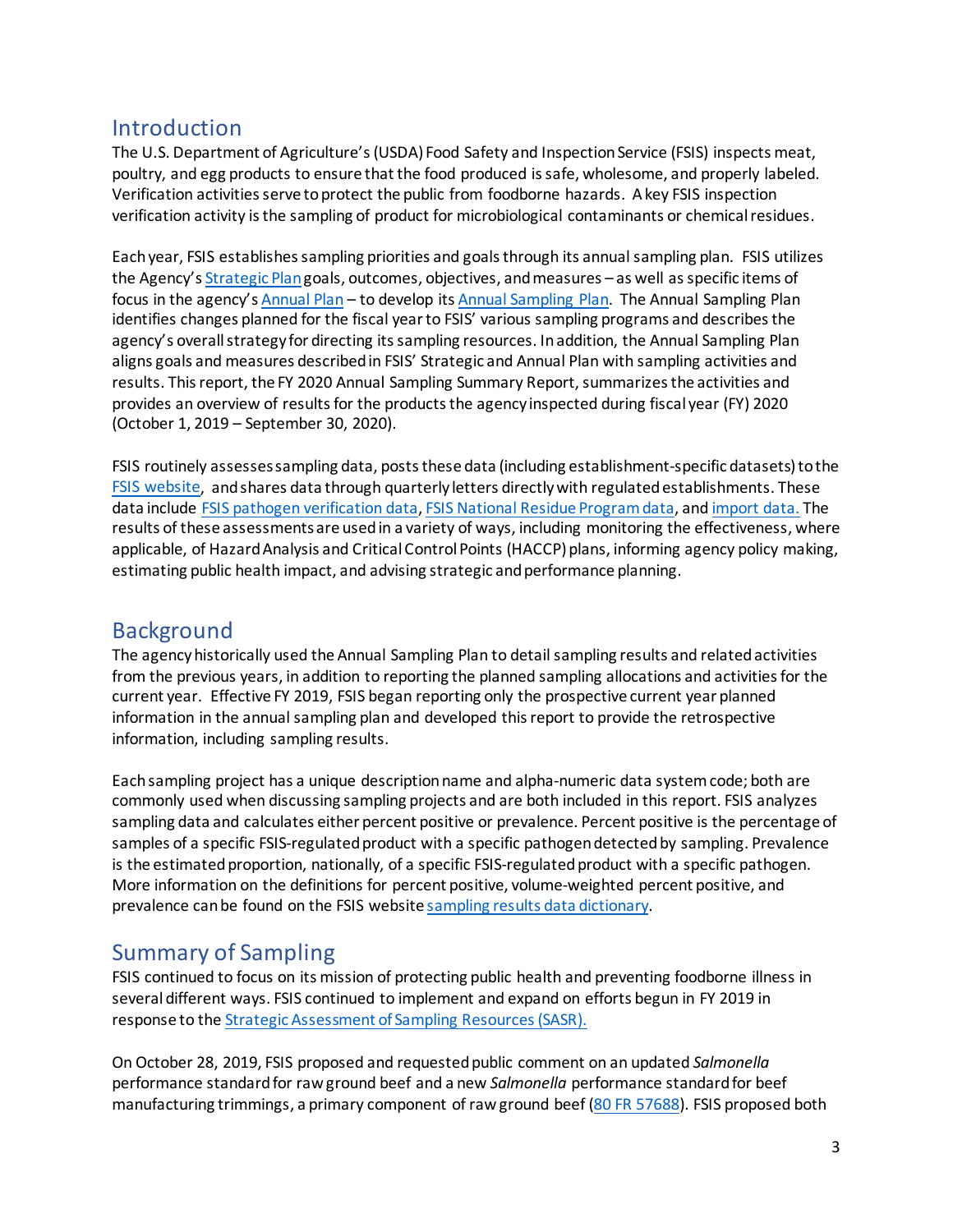standards to ensure that establishments are consistently controlling or reducing *Salmonella*, a pathogen not ordinarily considered an adulterant in raw beef products. On August 6, 2019, FSIS announced new *Campylobacter*standards for comminuted poultry [\(84 FR 38203\)](https://www.fsis.usda.gov/sites/default/files/media_file/2020-08/2018-0044.pdf).

FSIS modernized laboratory technologies for identifying *Salmonella*. For samples collected after January 1, 2020, labs began to use whole genome sequencing (WGS)-derived serotyping to identify *Salmonella* strains in place of traditional methods.

In June 2020, FSIS requested comments on the proposal to expand its routine verification testing for six non-O157 Shiga toxin-producing *Escherichia coli* (STEC) to ground beef, bench trim, and other raw ground beef components to further protect public health [\(84 FR 34397\)](https://www.fsis.usda.gov/sites/default/files/media_file/2020-07/2010-0023.pdf). Currently, FSIS analyzes all ground beef, bench trim, and other raw ground beef components for *E. coli* O157:H7, but only tests its beef manufacturing trimmings samples for the six non-O157 STEC. FSIS is currently reviewing the public comments.

In September 2020, in conjunction with USDA's Office of Food Safety (OFS), FSIS released th[e Roadmap](https://www.fsis.usda.gov/wps/wcm/connect/388d5b27-b821-42ba-a717-526f3bc68b4a/FSISRoadmaptoReducingSalmonella.pdf?MOD=AJPERES)  to Reducing *Salmonella*[: Driving Change through Science-Based Policy,](https://www.fsis.usda.gov/wps/wcm/connect/388d5b27-b821-42ba-a717-526f3bc68b4a/FSISRoadmaptoReducingSalmonella.pdf?MOD=AJPERES) which outlines programs and policies that are science-based, data-driven, and promote innovation to reduce *Salmonella* in meat, poultry, and egg products. The [USDA FSIS Virtual Public Meeting:](https://www.fsis.usda.gov/news-events/events-meetings/usda-fsis-virtual-public-meeting-salmonella-state-science) *Salmonella* - State of the Science meeting information and recordings are available for viewing.

In August 2020, FSIS convened the National Advisory Committee on Meat and Poultry Inspection (NACMPI) to discuss the steps FSIS should take to ensure better control of artisanal, shelf-stable readyto-eat (RTE) fermented, salt-cured, or dried products that rely on multiple hurdles for lethality. In addition, NACMPI consideredwhether the Agency should continue not to test boxed beef primal and sub-primal products for Shiga toxin-producing *E. coli* (STEC), if they are intended for intact cuts[\(85 FR](https://www.govinfo.gov/content/pkg/FR-2020-08-21/pdf/2020-18389.pdf)  [51674\)](https://www.govinfo.gov/content/pkg/FR-2020-08-21/pdf/2020-18389.pdf). Th[e virtual NACMPI public meeting information](https://www.fsis.usda.gov/news-events/events-meetings/2020-national-advisory-committee-meat-and-poultry-inspection-nacmpi) is available for viewing.

FSIS collaborated with U.S. Centers for Disease Control and Prevention (CDC) and the U.S. Food and Drug Administration (FDA) to meet the agency's goal to improve coordination of Federal food safety efforts and address cross-cutting priorities for food safety data. FSIS also developed a triage team procedure to be initiated when one or more *Listeria monocytogenes (Lm)* positive food, food contact, or environmental FSIS samples are closely related to a historical clinical isolate. The triage team's summary can inform the Public Health Risk Evaluation (PHRE) and any subsequent Food Safety Assessment (FSA) performed in response to the *Lm*positive.

#### <span id="page-3-0"></span>**Beef Products**

FSIS collects samples from Federally inspected establishments and retail firms to verify that establishments' food safety systems are addressing the pathogen effectively and that products are not adulterated. Samples from establishments are scheduled monthly by randomly selecting establishments from the current population that produce eligible products. The frequency of sampling at any establishment is based on the volume of eligible products. FSIS analyzes raw beef products from establishmentsfor *Escherichia coli* (*E. coli*) O157:H7, non-O157 Shiga toxin-producing *E. coli* (STEC), and *Salmonella* and samples from retail for *E. coli* O157:H7 and *Salmonella* (**Table 1**).

FSIS also collects raw beef follow-up samplesthat are scheduled in response to a positive finding from an initial routine verification sample positive at the establishment where FSIS found the positive. For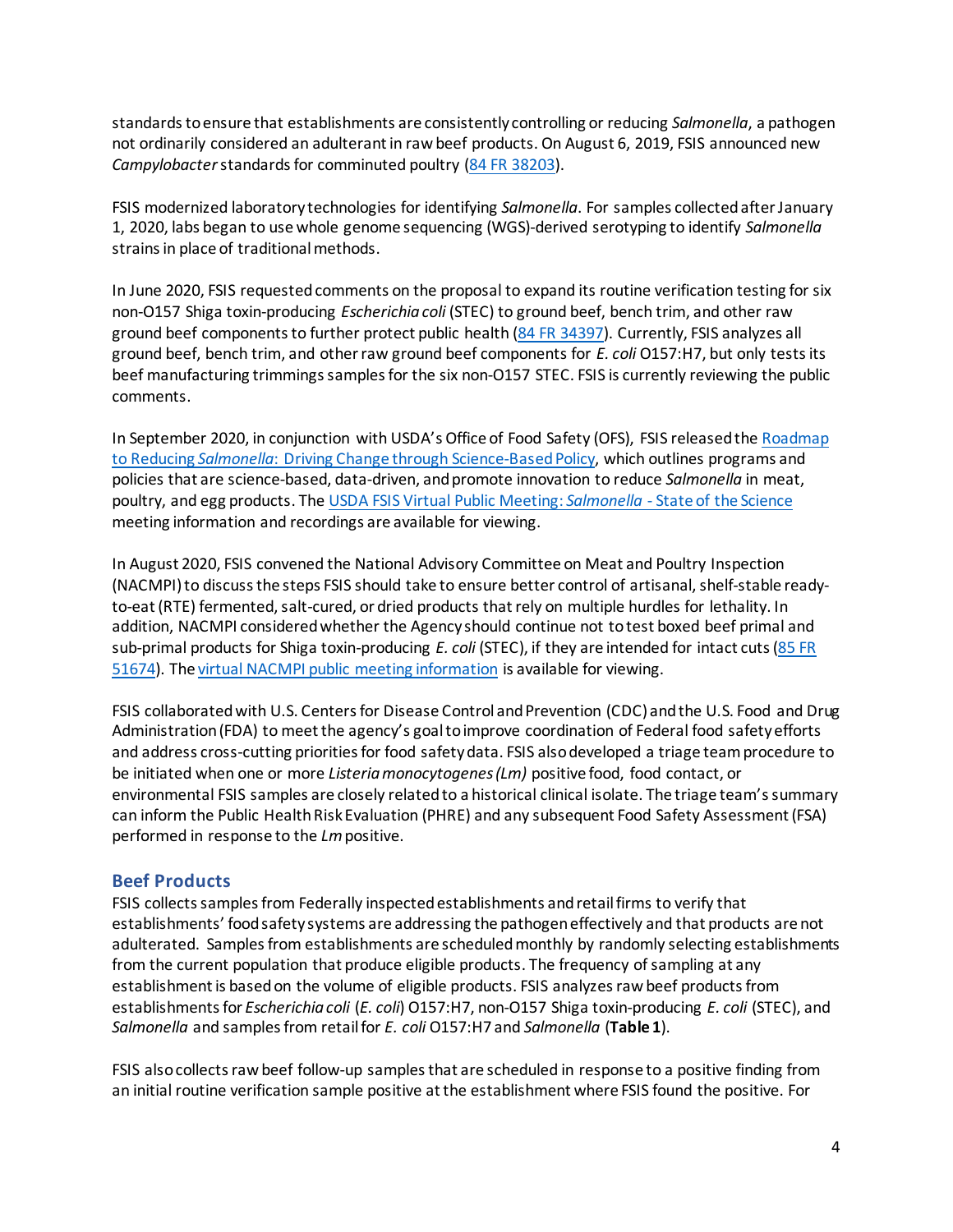ground beef product or bench trim samples that are positive, FSIS also collects follow-up samples from suppliers, when suppliers provided source materials. (**Table 1**). Follow-up samples are a tool FSIS uses to verify whether the establishment has made effective corrective action in response to the initial positive detected through routine FSIS verification testing. Follow-up samples may also be collected at retail in response to a positive result.

For more information on source materials sampled, the sample project summary, sample method, and product sampled, see the [FSIS Directive 10,010.1 Informational Dashboard](https://www.fsis.usda.gov/policy/fsis-directives/10010.1)and select the appropriate sample code for more information.

#### **Table 1. FSIS' Raw Beef Verification Sampling**

| <b>Raw Beef Sampling</b><br>Code | <b>Sample Project Description</b>                                                      | <b>Corresponding Follow-Up</b><br><b>Sampling Code</b> |
|----------------------------------|----------------------------------------------------------------------------------------|--------------------------------------------------------|
| MT43                             | Raw ground beef                                                                        | MT53 or MT441                                          |
| MT60                             | Beef manufacturing trimmings produced from<br>cattle slaughtered onsite                | MT53                                                   |
| MT64                             | Raw ground beef components other than trim,<br>produced from cattle slaughtered onsite | MT53                                                   |
| MT65                             | Bench trim produced from cattle not<br>slaughtered onsite                              | MT52 or MT53                                           |
| MT05                             | Raw ground beef in commerce                                                            | MT06                                                   |

FSIS hasfive verification sampling codes and corresponding follow-up sampling codes.

1 FSIS also conducts MT44T follow-up sampling for positive samples not from FSIS verification sampling (e.g., traceback related to outbreaks).

In FY 2020, there were a sufficient number of MT43 and MT60 samples to estimate the prevalence of STEC in raw ground beef and beef manufacturing trimmings, respectively. Unlike percent positive, prevalence calculations incorporate the production volume of each establishment. Though the number of positives or percent positive may remain at similar levels each year, a positive from a high-volume producer will increase the prevalence more than a positive from a low volume producer. The calculated *E. coli* O157:H7 prevalence in raw ground beef (MT43) in FY2019 was <0.01% and in FY 2020 was 0.14%; one large raw ground beef producer with a single positive MT43 sample was a major contributing factor to the FY 2020 prevalence value. The calculated *E. coli* O157:H7 prevalence in beef manufacturing trimmings (MT60) in FY 2019 was 0.05% and 0.14% in FY 2020. The calculated non-O157 STEC prevalence (MT60) in FY 2019 was 0.51% and 0.13% in FY 2020.

*Salmonella* analysis is performed on all raw beef samples. *Salmonella* prevalence in raw ground beef from FSIS-inspected establishments was 2.25% in FY 2019 and 2.89% in FY 2020, and *Salmonella* prevalence in beef manufactured trimmings was 1.44% in FY 2019 and 2.01% in FY 2020. The number of samples allocated each year to other raw beef sample projects does not allow FSIS to estimate prevalence; instead, those values are reported as percentage positive (**Table 2**).

Follow-up samples are assigned based on detection of STEC through routine testing. The elevated levels of STEC and *Salmonella* in follow-up samples, when compared to routine projects, is not unusual. The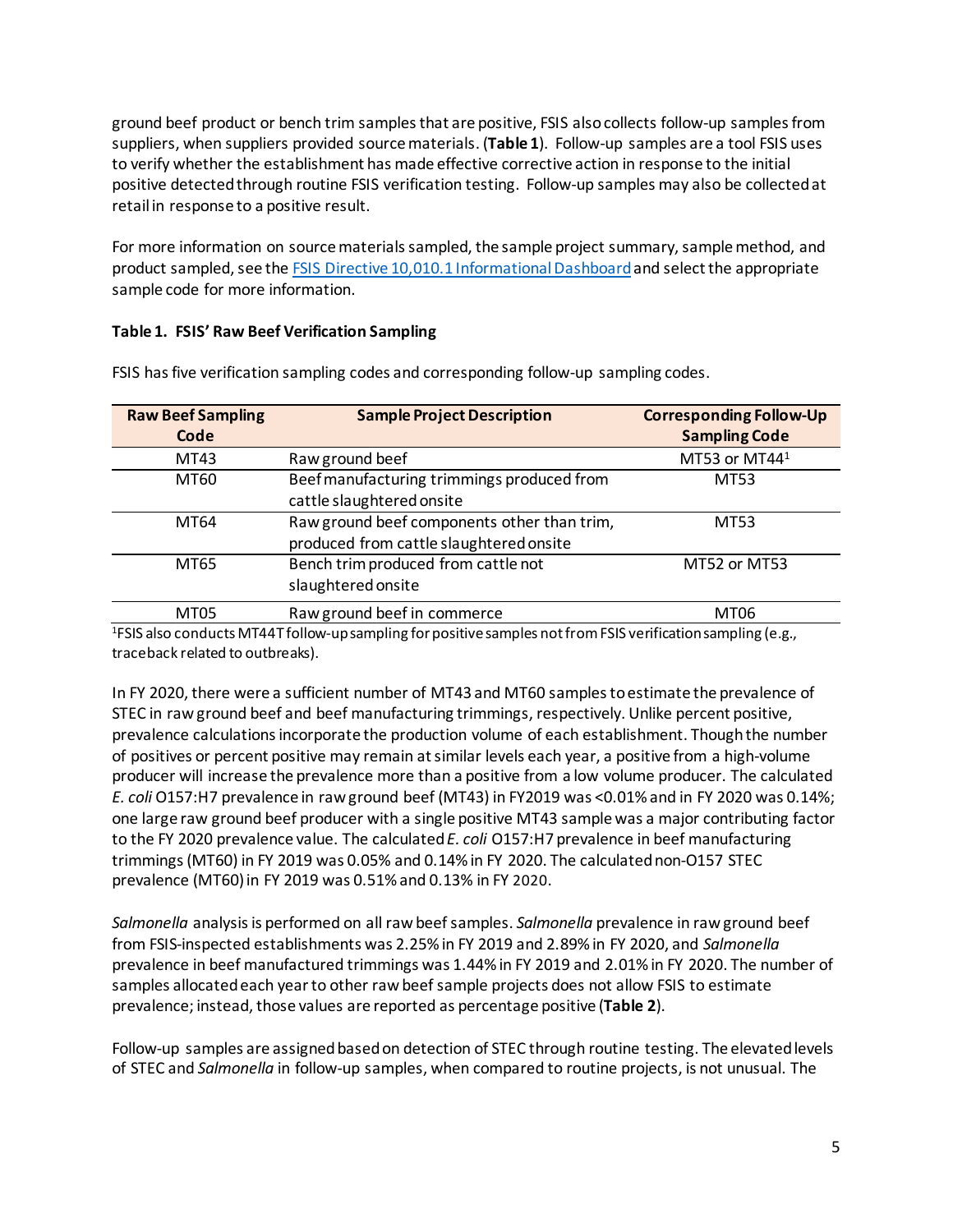results are used by FSIS to support compliance determinations and enforcement actions, when necessary (**Table 3**).

#### **Table 2. FY 2020 Summary of FSIS' Beef Verification Sampling Programs**

FY 2020 results for FSIS' five verification sampling codesfor detecting *E. coli* O157:H7 and/or non-O157 STEC (including O23, O45, O103, O111, O121, and O145) and *Salmonella* in raw beef product samples.

| <b>Product Name</b><br>and Project Code    | <b>Pathogen</b>         | <b>Number of</b><br><b>Establishments</b><br><b>Sampled</b> | <b>Number</b><br>of<br><b>Samples</b><br><b>Analyzed</b> | <b>Number</b><br><b>Positive</b> | <b>Type of</b><br>Calculation <sup>1</sup> | Prevalence<br>or Percent<br><b>Positive</b><br><b>Calculation</b> |
|--------------------------------------------|-------------------------|-------------------------------------------------------------|----------------------------------------------------------|----------------------------------|--------------------------------------------|-------------------------------------------------------------------|
| Raw Ground Beef                            | E. coli<br>O157:H7      | 1,200                                                       | 10,539                                                   | $\overline{7}$                   | Prevalence                                 | 0.14%                                                             |
| MT43                                       | Salmonella<br>spp.      | 1,200                                                       | 10,540                                                   | 166                              | Prevalence                                 | 2.89%                                                             |
| <b>Beef</b>                                | E. coli<br>O157:H7      | 488                                                         | 4,109                                                    | 10                               | Prevalence                                 | 0.14%                                                             |
| Manufacturing<br><b>Trim</b><br>MT60       | non-0157<br><b>STEC</b> | 481                                                         | 4,028                                                    | 23                               | Prevalence                                 | 0.13%                                                             |
|                                            | Salmonella<br>spp.      | 488                                                         | 4,108                                                    | 88                               | Prevalence                                 | 2.01%                                                             |
| <b>Raw Ground Beef</b><br>Components other | E. coli<br>O157:H7      | 135                                                         | 1,294                                                    | $\overline{2}$                   | Percent<br>Positive                        | 0.15%                                                             |
| than Trim<br>MT64                          | Salmonella<br>spp.      | 135                                                         | 1,294                                                    | 95                               | Percent<br>Positive                        | 7.34%                                                             |
| <b>Bench Trim</b>                          | E. coli<br>O157:H7      | 470                                                         | 1,386                                                    | 0                                | Percent<br>Positive                        | 0.00%                                                             |
| MT65                                       | Salmonella<br>spp.      | 470                                                         | 1,386                                                    | 14                               | Percent<br>Positive                        | 1.01%                                                             |
| <b>Raw Ground Beef</b>                     | E. coli<br>O157:H7      | $524^2$                                                     | 524                                                      | 0                                | Percent<br>Positive                        | 0.00%                                                             |
| In-Commerce<br><b>MT05</b>                 | Salmonella<br>spp.      | 5242                                                        | 525                                                      | 16                               | Percent<br>Positive                        | 3.05%                                                             |

1Percent positive is 100\*(the total number of positive samples divided by the total number of tested samples). Prevalence is a more complex, calculated percentage that takes into account establishment production volumes and the volume of contaminated product. See th[e sampling results data dictionary](https://www.fsis.usda.gov/science-data/sampling-program/sampling-results-fsis-regulated-products) on the FSIS website for a detailed description of prevalence. <sup>2</sup> MT05 ground beef samples are collected from retail firms, not Federal establishments.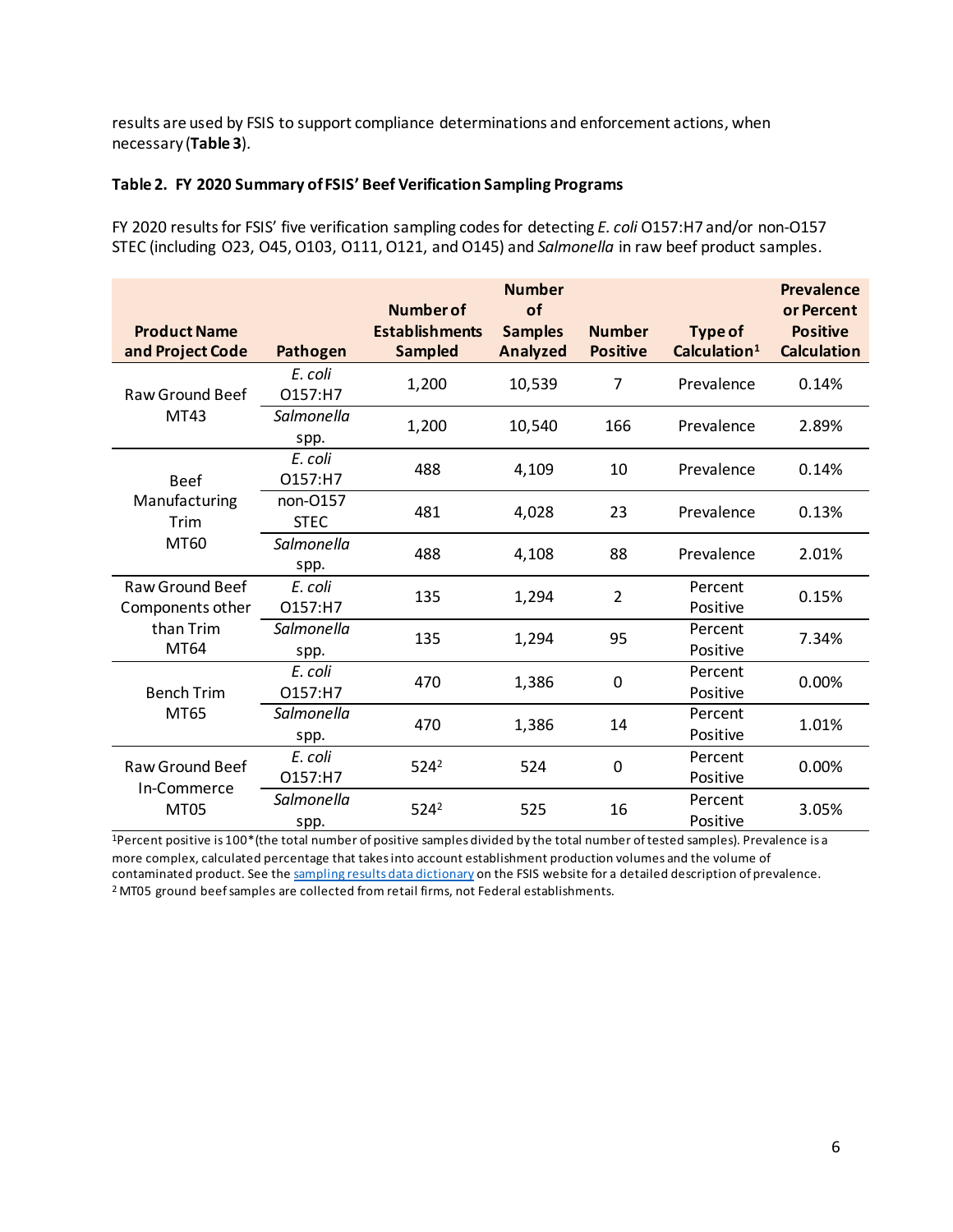#### **Table 3. FY 2020 Summary of FSIS' Beef Follow-Up Sampling Programs**

FY 2020 follow-up testing results in raw beef product samples in response to samples positive for either *E. coli* O157:H7 or non-O157 STEC in the verification sampling projects are shown.

| Product Name and Project Code <sup>1</sup>  | Pathogen        | Number of<br><b>Establishments</b><br><b>Sampled</b> | Number of<br><b>Samples</b><br>Analyzed | <b>Number</b><br><b>Positive</b> | <b>Percent Positive</b><br><b>Calculation</b> |
|---------------------------------------------|-----------------|------------------------------------------------------|-----------------------------------------|----------------------------------|-----------------------------------------------|
| Raw Ground Beef                             | E. coli 0157:H7 | 4                                                    | 42                                      |                                  | 0.00%                                         |
| MT44                                        | Salmonella spp. | 4                                                    | 42                                      |                                  | 2.38%                                         |
|                                             | E. coli 0157:H7 | 5                                                    | 11                                      | 0                                | $0.00\%$                                      |
| <b>Trim and Components</b><br>MT52          | non-O157 STEC   | 5                                                    | 10                                      | $\Omega$                         | $0.00\%$                                      |
|                                             | Salmonella spp. | 5                                                    | 11                                      | 0                                | $0.00\%$                                      |
|                                             | E. coli 0157:H7 | 54                                                   | 745                                     |                                  | 0.13%                                         |
| <b>Beef Manufacturing Trim</b><br>MT53      | non-O157 STEC   | 54                                                   | 711                                     | 11                               | 1.55%                                         |
|                                             | Salmonella spp. | 54                                                   | 745                                     | 24                               | 3.22%                                         |
| Follow-Up Testing to an E. coli             | E. coli 0157:H7 | 4                                                    | 34                                      | 3                                | 8.82%                                         |
| Positive                                    | non-O157 STEC   | 4                                                    | 27                                      | 0                                | $0.00\%$                                      |
| (Trim or Ground Beef)<br>MT44T <sup>2</sup> | Salmonella spp. | 4                                                    | 34                                      | 0                                | $0.00\%$                                      |

**1** No MT06,raw ground beef retail follow-up,samples were collected in FY 2020.

**<sup>2</sup>**Traceback not at slaughter establishments and dependent on positive findings from other *E. coli* O157:H7 or on-O157 STEC sampling projects.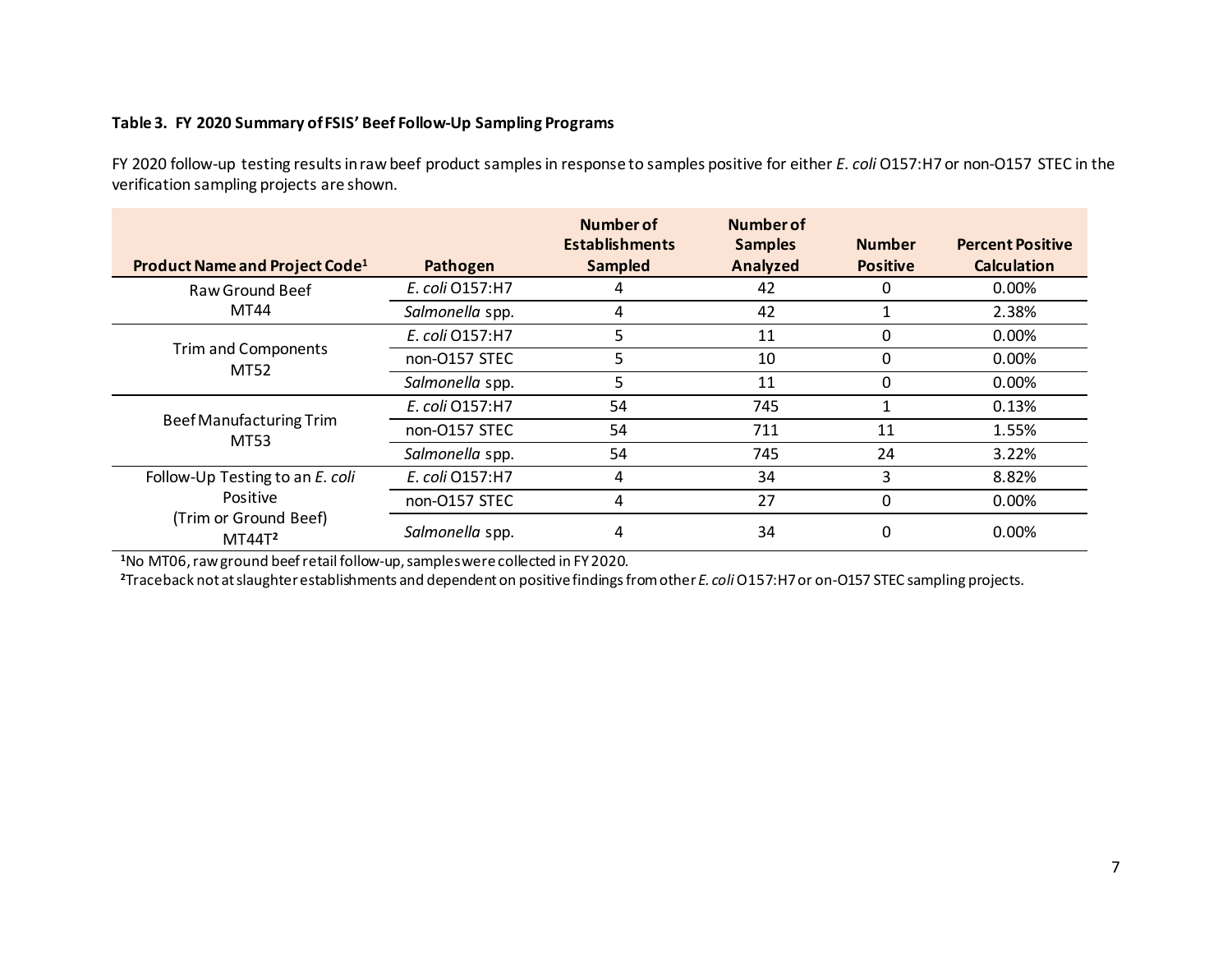#### <span id="page-7-0"></span>**Pork Products**

FSIS began exploratory sampling of raw pork products in May 2015 to test for pathogens of public health concern, as well as for indicator organisms (January 26, 2015[, 80 FR 3940\)](https://www.govinfo.gov/content/pkg/FR-2015-01-26/pdf/2015-01323.pdf). In FY 2020, FSIS announced to inspection program personnel the expansion of raw pork sampling in FSIS Notice 41-19, *Raw Pork Sampling Program* (reissued in FY 2021 under [FSIS Notice 65-20\)](https://www.fsis.usda.gov/wps/wcm/connect/f68acc55-dfc1-476f-9ff8-57fa46c22e64/65-20.pdf?MOD=AJPERES&CONVERT_TO=url&CACHEID=f68acc55-dfc1-476f-9ff8-57fa46c22e64). This change expanded sampling across all eligible official establishments from the limited set of establishments in the FY 2019 exploratory phase and grouped non-intact and intact cuts into a single project based on the data collected in the exploratory projects. Beginning in November 2019, eligible establishments producing over 6,000 pounds of not ready-to-eat (NRTE) comminuted pork products (HC\_PK\_COM01) and establishments producing more than 50,000 pounds a day of raw pork cuts (HC\_PK\_CUT01)receive 5 sample tasks per month. Establishments below these thresholds that produce more than 1,000 pounds daily are sampled randomly throughout the year.

FSIS entered into a research collaboration with USDA's Agricultural Research Service (ARS) to continue diagnostics related to STEC in raw pork products sampled by FSIS. As announced in th[e October 4, 2019,](https://www.fsis.usda.gov/sites/default/files/import/ConstiUpdate100419.pdf) *[Constituent](https://www.fsis.usda.gov/sites/default/files/import/ConstiUpdate100419.pdf) Update*, for all raw pork products collected after October 7, 2019, FSIS sent enrichments with ARS for further analysis of STEC recovery. Low numbers of samples collected in **Table 4** correlate with 6 days of sampling at the beginning of FY2020 from October  $1-6$  prior to implementing the change on October 7, 2019.

# **Table 4. FY 2020 Results for FSIS' Raw Pork Sampling Program**

| <b>Product Name and</b><br><b>Sampling Code</b> | Pathogen                | <b>Number of</b><br><b>Establishments</b><br><b>Sampled</b> | <b>Number of</b><br><b>Samples</b><br><b>Analyzed</b> | <b>Number</b><br><b>Positive</b> | Percent<br><b>Positive</b><br><b>Calculation</b> |
|-------------------------------------------------|-------------------------|-------------------------------------------------------------|-------------------------------------------------------|----------------------------------|--------------------------------------------------|
|                                                 |                         |                                                             |                                                       |                                  |                                                  |
|                                                 | E. coli<br>O157:H7      | 6                                                           | 12                                                    | $\mathbf 0$                      | 0.00%                                            |
| <b>Intact Cuts</b><br>EXP_PK_ICT02 <sup>1</sup> | non-0157<br><b>STEC</b> | 6                                                           | 12                                                    | $\mathbf 0$                      | 0.00%                                            |
|                                                 | Salmonella<br>spp.      | 76                                                          | 232                                                   | 8                                | 3.45%                                            |
|                                                 | E. coli<br>O157:H7      | 5                                                           | 14                                                    | $\mathbf 0$                      | 0.00%                                            |
| Non-intact Cuts <sup>1</sup><br>EXP_PK_NCT02    | non-0157<br><b>STEC</b> | 5                                                           | 14                                                    | $\mathbf 0$                      | 0.00%                                            |
|                                                 | Salmonella<br>spp.      | 36                                                          | 188                                                   | 12                               | 6.38%                                            |
|                                                 | E. coli<br>O157:H7      | 5                                                           | 10                                                    | $\mathbf 0$                      | 0.00%                                            |
| Comminuted <sup>1</sup><br>EXP_PK_COM02         | non-0157<br><b>STEC</b> | 5                                                           | 10                                                    | 0                                | 0.00%                                            |
|                                                 | Salmonella<br>spp.      | 87                                                          | 264                                                   | 60                               | 22.7%                                            |
| Comminuted<br>HC PK COM01 <sup>2</sup>          | Salmonella<br>spp.      | 292                                                         | 5,596                                                 | 1,267                            | 29.6%                                            |

FY 2020 exploratory sampling results for detecting *E. coli* (O157:H7 and non-O157 STEC) and *Salmonella* in raw pork product samples are shown.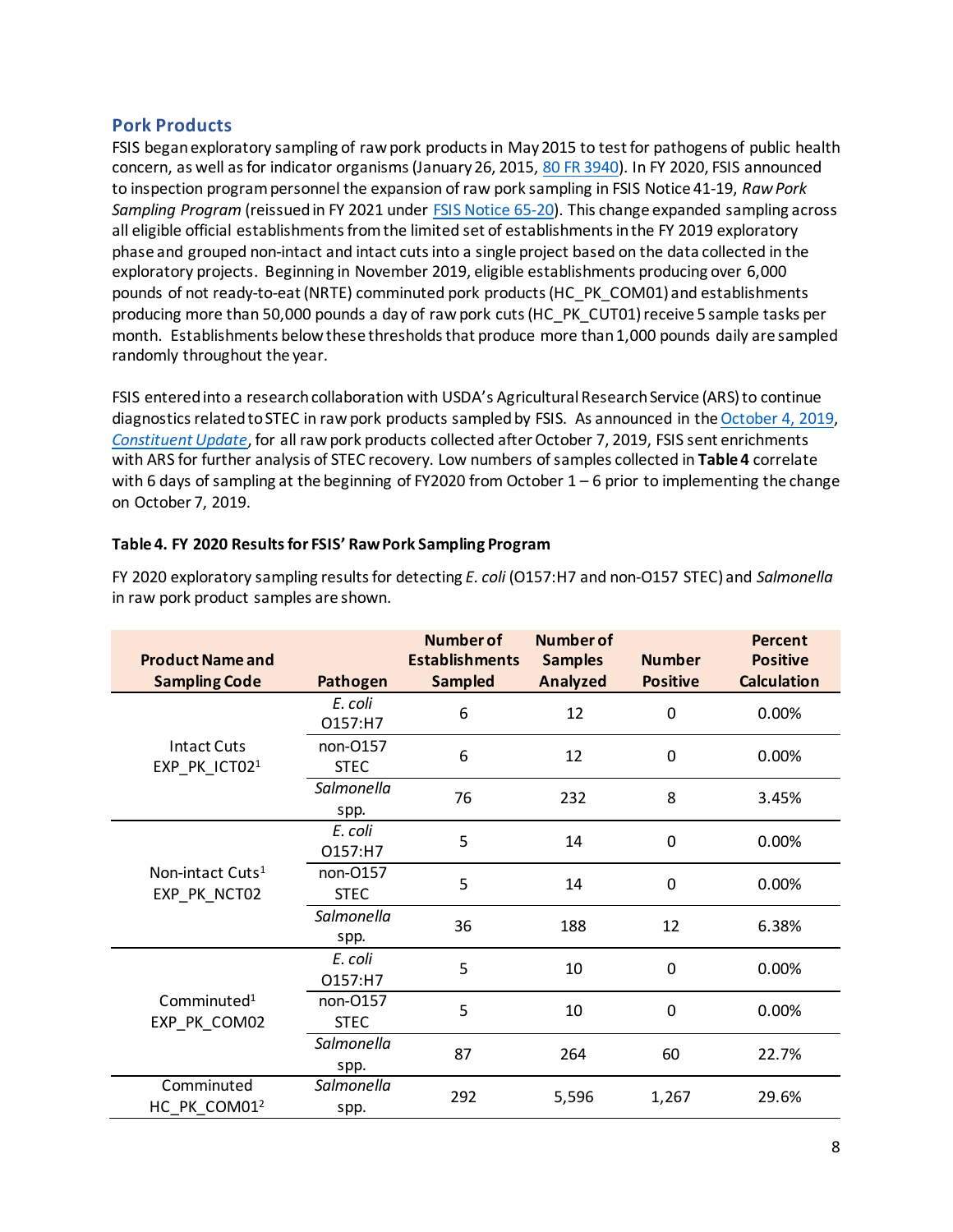| Intact and Non-Intact |                    |    |       |     |       |
|-----------------------|--------------------|----|-------|-----|-------|
| Cuts                  | Salmonella<br>spp. | 87 | 1,826 | 205 | 6.75% |
| HC PK CUT012,3        |                    |    |       |     |       |

 $14$  At the end of October 2019, exploratory (EXP) sampling ended.

<sup>2</sup>Beginning in November 2019, eligible establishments producing over 6,000 pounds of not ready-to-eat (NRTE) comminuted pork products (HC\_PK\_COM01) and establishments producing more than 50,000 pounds a day of raw pork cuts (HC\_PK\_CUT01) receive 5 sample tasks per month. <sup>3</sup> Beginning in November 2019, all raw pork cuts, whether intact or non-intact, are collected under the same sampling code.

#### <span id="page-8-0"></span>**Siluriformes Products**

FSIS began sampling raw fish of the order Siluriformes in May 2016 [\(FSIS Directive 14,010.1](https://www.fsis.usda.gov/wps/wcm/connect/62014bff-0c3a-446b-8751-93a508710d64/14010.1.pdf?MOD=AJPERES) from eligible establishments. In FY 2020, FSIS collected exploratory samples for *Salmonella* in raw Siluriformes fish products that will inform the next steps for food safety verification through routine sampling in the future.

#### **Table 5. FY 2020 Siluriformes Sampling Results**

FY 2020 exploratory sampling results for FSIS raw Siluriformes product sampling are shown.

|                         |            | Number of             | Number of      |                 | Percent            |
|-------------------------|------------|-----------------------|----------------|-----------------|--------------------|
| <b>Product Name and</b> |            | <b>Establishments</b> | <b>Samples</b> | <b>Number</b>   | <b>Positive</b>    |
| <b>Sampling Code</b>    | Pathogen   | <b>Sampled</b>        | Analyzed       | <b>Positive</b> | <b>Calculation</b> |
| <b>Raw Siluriformes</b> | Salmonella | 75                    | 599            | 23              | 3.8%               |
| MIC01<br>EXP FI         |            |                       |                |                 |                    |

# <span id="page-8-1"></span>**Poultry Products**

FSIS samples Federally inspected establishments to verify whether eligible products meet applicable *Salmonella* performance standards [1](#page-8-2). Eligible products were scheduled for sampling 2 to 5 times per month throughout the year based on product volume. This allows FSIS to place each product into a category based on 24 to 60 sample results. All samples are tested for *Salmonella* and *Campylobacter* using enrichment methods (**Table 6**). Other products (quarter or half chicken carcasses, other chicken parts (hearts, livers, gizzards; **FSIS Notice 42-20**), and mechanically separated chicken and turkey) were also sampled but at lower numbers per establishment (**Table 6**). Notably, *Campylobacter* results in **Table 6** were derived from the enrichment method. The transition from direct plating to the more sensitive enrichment method was announced in the August 27, 2018 *[Constituent Update](https://www.fsis.usda.gov/sites/default/files/import/ConstiUpdate100419.pdf)*. FSIS announced new proposed *Campylobacter*standards for comminuted poultry [\(84 FR 38203\)](https://www.fsis.usda.gov/sites/default/files/media_file/2020-08/2018-0044.pdf) on August 6, 2019.

In FY [2](#page-8-3)020, FSIS concluded the exploratory sampling for livers, hearts, necks, and gizzards<sup>2</sup> and initiated an exploratory sampling program for fowl carcasses slaughtered under the New Poultry Inspection System (NPIS)<sup>[3](#page-8-4)</sup>.

<span id="page-8-2"></span><sup>1</sup> Product eligibility described a[t https://www.fsis.usda.gov/sites/default/files/media\\_file/2020-08/10250.1-](https://www.fsis.usda.gov/sites/default/files/media_file/2020-08/10250.1-Salmonella_Scheduling_Algorithm_Functions.pdf) Salmonella Scheduling Algorithm Functions.pdf.

<span id="page-8-3"></span><sup>2</sup> As announced in the August 7, 2020 *[Constituent Update](https://www.fsis.usda.gov/news-events/news-press-releases/constituent-update-august-7-2020)*.

<span id="page-8-4"></span><sup>&</sup>lt;sup>3</sup> As announced in FSIS Notice 25-20.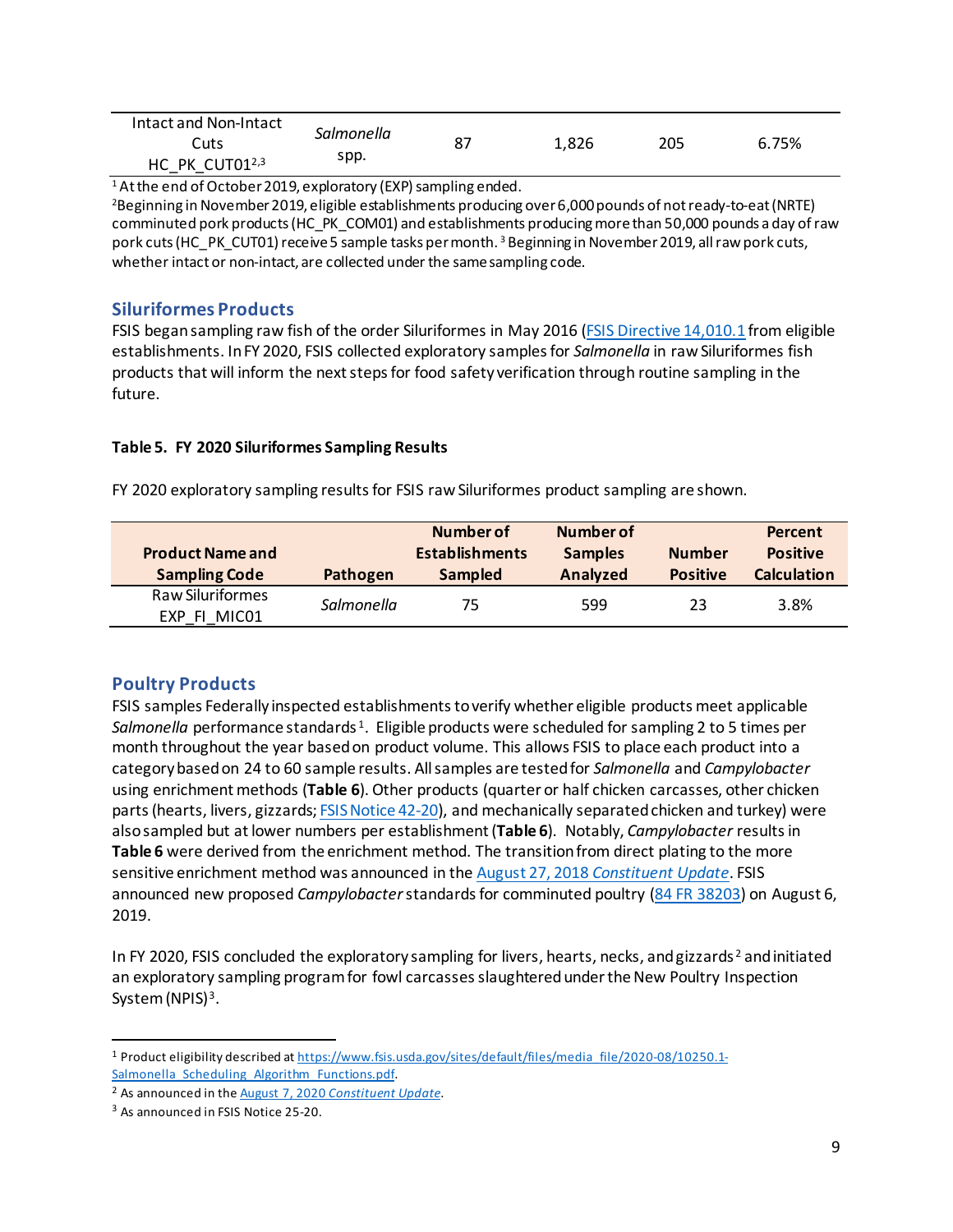# **Table 6. FY 2020 Sampling Result Summary for FSIS' Raw Poultry Sampling Programs**

FY 2020 sampling results for detecting *Salmonella* and *Campylobacter* in raw poultry product samples are shown. Follow-up samples from previous positives are not included in the calculations.

|                                                          |                                    |                                                             | <b>Number</b>                           |                                  |                                      |                                                                |
|----------------------------------------------------------|------------------------------------|-------------------------------------------------------------|-----------------------------------------|----------------------------------|--------------------------------------|----------------------------------------------------------------|
| <b>Product Name</b><br>and<br><b>Sampling Code</b>       | Pathogen                           | <b>Number of</b><br><b>Establishments</b><br><b>Sampled</b> | of<br><b>Samples</b><br><b>Analyzed</b> | <b>Number</b><br><b>Positive</b> | <b>Type of</b><br><b>Calculation</b> | Prevalence or<br><b>Percent Positive</b><br><b>Calculation</b> |
| Chicken Whole<br>Carcasses <sup>1</sup>                  | Salmonella<br>spp.                 | 205                                                         | 9,686                                   | 456                              | Prevalence                           | 3.52%                                                          |
| HC_CH_CARC01                                             | Campylobacter<br>spp. $4$          | 205                                                         | 9,648                                   | 1,937                            | Percent<br>Positive                  | 18.42%                                                         |
| Chicken<br>Quarter or Half                               | Salmonella<br>spp.                 | 51                                                          | 63                                      | 6                                | Percent<br>Positive                  | 9.52%                                                          |
| Carcasses <sup>1</sup><br>EXP_CPT_QH01<br>$\overline{2}$ | Campylobacter<br>spp. $4$          | 50                                                          | 62                                      | 28                               | Percent<br>Positive                  | 45.16%                                                         |
| Chicken Parts -<br>Legs, Breasts,                        | Salmonella<br>spp.                 | 479                                                         | 13,909                                  | 1,160                            | Prevalence                           | 7.62%                                                          |
| Wings $1$<br>HC_CPT_LBW01                                | Campylobacter<br>spp. $4$          | 479                                                         | 13,856                                  | 2,280                            | Percent<br>Positive                  | 17.17%                                                         |
| Other Raw<br>Chicken                                     | Salmonella<br>spp.                 | 75                                                          | 145                                     | 90                               | Percent<br>Positive                  | 62.07%                                                         |
| $1$ , Parts $1,5$<br>EXP_CPT_OT01<br>2,6                 | Campylobacter<br>spp.              | 75                                                          | 146                                     | 55                               | Percent<br>Positive                  | 37.67%                                                         |
| Comminuted<br>Chicken                                    | Salmonella<br>spp.                 | 69                                                          | 2,057                                   | 502                              | Prevalence                           | 27.19%                                                         |
| HC_CH_COM01                                              | Campylobacter<br>spp. $4$          | 69                                                          | 2,043                                   | 94                               | Percent<br>Positive                  | 5.32%                                                          |
| Mechanically<br>Separated                                | Salmonella<br>spp.                 | 25                                                          | 82                                      | 66                               | Percent<br>Positive                  | 80.49%                                                         |
| Chicken <sup>2</sup><br>EXP_CH_MSK01                     | Campylobacter<br>spp. $4$          | 25                                                          | 82                                      | 61                               | Percent<br>Positive                  | 74.39%                                                         |
| <b>Turkey Whole</b><br>Carcasses <sup>3</sup>            | Salmonella<br>spp.                 | 43                                                          | 1,731                                   | 19                               | Prevalence                           | 0.92%                                                          |
| HC_TU_CARC01                                             | Campylobacter<br>spp. <sup>4</sup> | 43                                                          | 1,727                                   | 50                               | Percent<br>Positive                  | 2.33%                                                          |
| Comminuted<br>Turkey                                     | Salmonella<br>spp.                 | 44                                                          | 1,413                                   | 229                              | Prevalence                           | 17.02%                                                         |
| HC TU COM01                                              | Campylobacter<br>spp. $4$          | 44                                                          | 1,404                                   | 19                               | Percent<br>Positive                  | 1.28%                                                          |
|                                                          | Salmonella<br>spp.                 | 14                                                          | 87                                      | 42                               | Percent<br>Positive                  | 48.28%                                                         |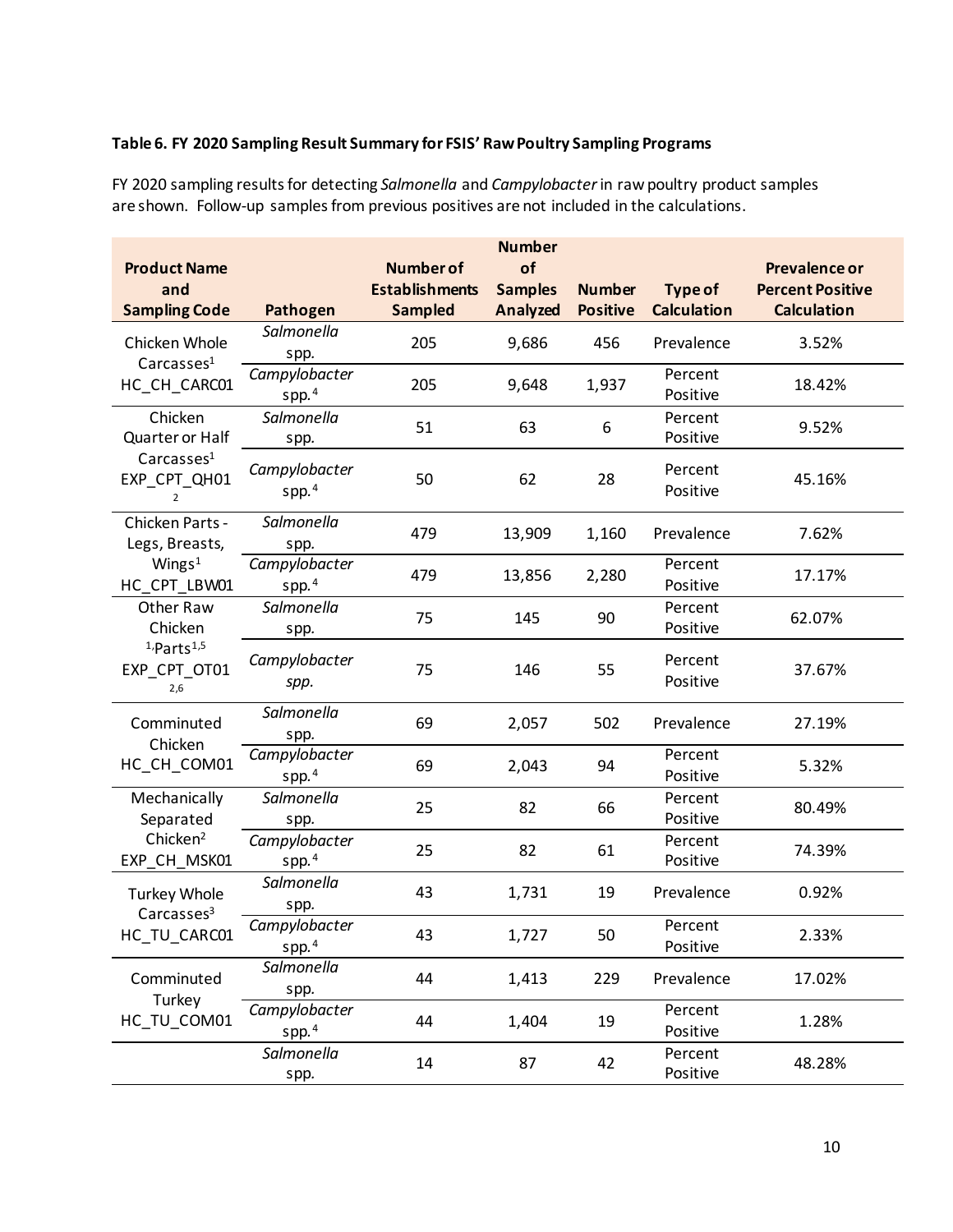| Mechanically                     |                              |    |    |    |                            |        |
|----------------------------------|------------------------------|----|----|----|----------------------------|--------|
| Separated<br>Turkey <sup>2</sup> | Campylobacter<br>$S$ pp. $4$ | 14 | 87 | 29 | Percent<br><b>Positive</b> | 33.33% |
| MSK01<br><b>EXP</b><br>TU        |                              |    |    |    |                            |        |

<sup>1</sup> This sampling uses a product rinse.

<sup>2</sup> Exploratory sampling projects.

<sup>3</sup> This sampling project uses sponge sampling.

<sup>4</sup> *Campylobacter* results are of samples analyzed using the enrichment method. FSIS began analyzing raw poultry samples using the enrichment method on August 27, 2018.<br><sup>5</sup> Only *Salmonella* results are reported for Raw Chicken - Other Parts.

<sup>6</sup> *Campylobacter* results from the EXP\_CPT\_OT01 sampling project are based on the direct plating method because the limited sample collection volume prevents the use of the enrichment method.

#### **Table 7. FY 2020 Follow-Up Sampling Result Summary for FSIS' Raw Poultry Sampling Programs**

FY 2020 follow-up sampling resultsfor detecting *Salmonella* in raw poultry product samples are shown below. Follow-up sampling is assigned when an establishment does not meet a *Salmonella* performance standard. FSIS *Salmonella* follow-up sampling results provide a snapshot of a specific establishment's performance based on intensified sample collection after the establishment implemented corrective actions, which can assist FSIS personnel during a Public Health Risk Evaluation or Food Safety Assessment. For this reason, the aggregated set of data reflects FSIS' efforts to collect follow-up samples but does not provide overall information about individual establishment performance.

| <b>Product Name</b><br>and<br><b>Sampling Code</b>            | Pathogen           | Number of<br><b>Establishments</b><br><b>Sampled</b> | <b>Number</b><br><b>of</b><br><b>Samples</b><br>Analyzed | <b>Number</b><br><b>Positive</b> | Type of<br><b>Calculation</b> | <b>Percent</b><br><b>Positive</b><br><b>Calculation</b> |
|---------------------------------------------------------------|--------------------|------------------------------------------------------|----------------------------------------------------------|----------------------------------|-------------------------------|---------------------------------------------------------|
| Chicken Whole<br>Carcasses <sup>1</sup><br>F_CH_CARC01        | Salmonella<br>spp. | 40                                                   | 623                                                      | 73                               | Percent<br>Positive           | 11.72%                                                  |
| Chicken Parts -<br>Legs, Breasts,<br>Wings $1$<br>F CPT LBW01 | Salmonella<br>spp. | 95                                                   | 1361                                                     | 209                              | Percent<br>Positive           | 15.36%                                                  |
| Comminuted<br>Chicken<br>F CH COM01                           | Salmonella<br>spp. | 13                                                   | 143                                                      | 42                               | Percent<br>Positive           | 29.37%                                                  |
| <b>Turkey Whole</b><br>Carcasses <sup>2</sup><br>F_TU_CARC01  | Salmonella<br>spp. | 1                                                    | 1                                                        | 0                                | Percent<br>Positive           | 0.00%                                                   |
| Comminuted<br>Turkey<br>F TU COM01                            | Salmonella<br>spp. | 15                                                   | 178                                                      | 13                               | Percent<br>Positive           | 7.30%                                                   |

<sup>1</sup> This sampling uses a product rinse.

<sup>2</sup> This sampling uses sponge sampling.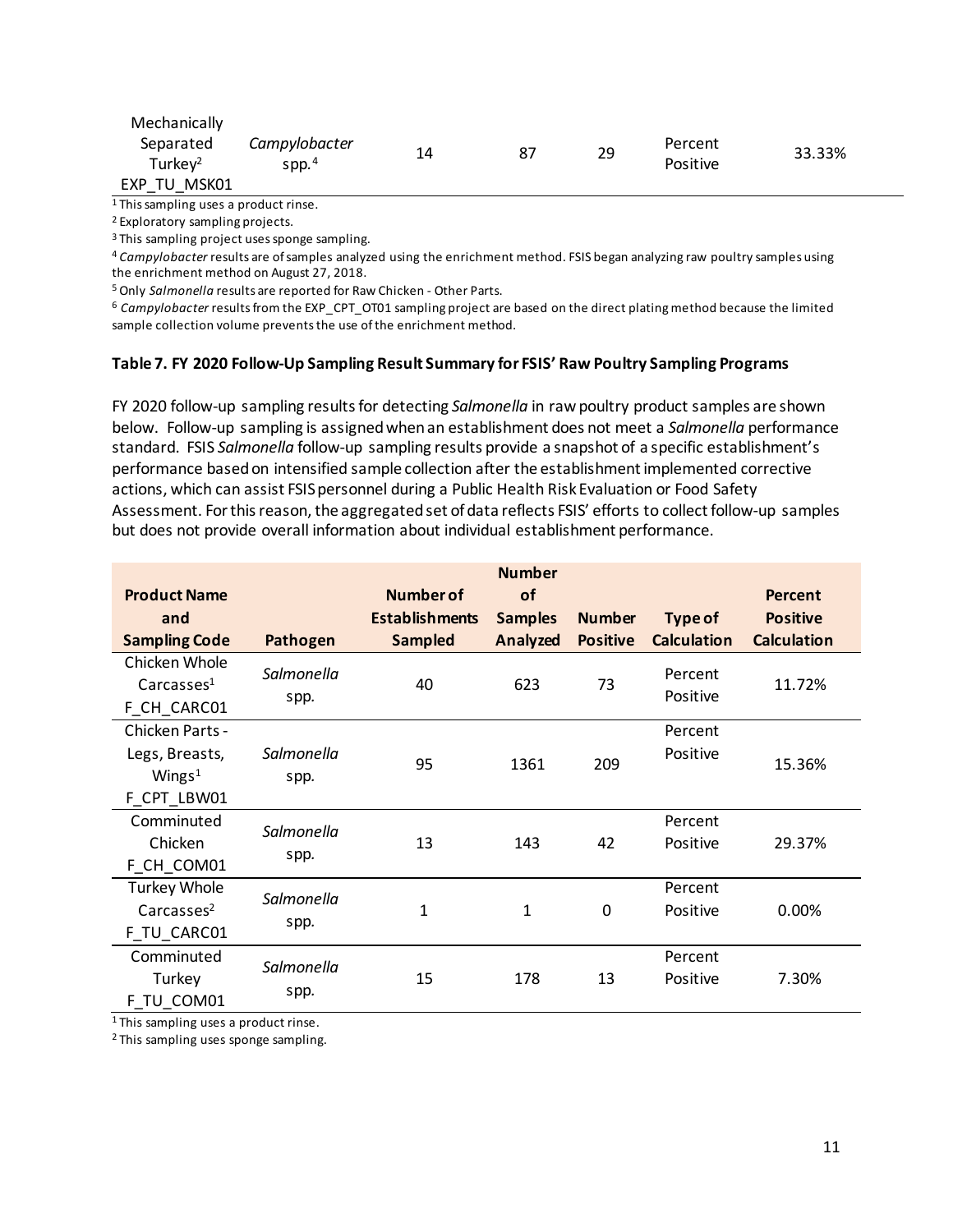# <span id="page-11-0"></span>**Ready-to-Eat (RTE) Products**

FSIS conducts microbiological testing of RTE meat, poultry, and egg products for *Lm* and *Salmonella*. *Lm* and *Salmonella* are adulterants in RTE products. Under various RTE sampling programs, FSIS collects RTE product samples and swab samples. More information can be found on the FSIS website[: RTE Meat and](https://www.fsis.usda.gov/news-events/publications/ready-eat-rte-meat-and-poultry-sampling)  [Poultry Products Microbiological Sampling Programs.](https://www.fsis.usda.gov/news-events/publications/ready-eat-rte-meat-and-poultry-sampling)

FSIS did not identify notable changes in the percent positive for *Lm* or *Salmonella* for RTE sampling programs (**Table 8**). There were fewer Routine *Listeria monocytogenes*(R*Lm*) samples collected due to restrictions put in place due to the CoViD-19 pandemic making it difficult to compare trends although the percent positive was still within typical rates.

In FY 2020, FSIS evaluated*Salmonella* and *Lm* percent positive in egg products (**Tables 9 and 10**).

#### **Table 8: FY 2020 Ready-to-Eat Product Sampling Results**

FY 2020 sampling results for all FSIS domestic RTE microbiological sampling programs are reported for *Listeria monocytogenes*(*Lm)* and *Salmonella* (if applicable).

| <b>Product Name and</b><br><b>Sampling Code</b>                                  | <b>Pathogen</b>                   | <b>Number of</b><br><b>Establishments</b><br><b>Sampled</b> | Number of<br><b>Samples</b><br><b>Analyzed</b> | <b>Number</b><br><b>Positive</b> | <b>Percent</b><br><b>Positive</b><br><b>Calculation</b> |
|----------------------------------------------------------------------------------|-----------------------------------|-------------------------------------------------------------|------------------------------------------------|----------------------------------|---------------------------------------------------------|
| Post-Lethality Exposed<br>(PLE) and non-PLE                                      | Listeria<br>monocytogenes<br>(Lm) | 2,162                                                       | 6,609                                          | 8                                | 0.12%                                                   |
| products selected<br>randomly RTEPROD_RAND                                       | Salmonella spp.                   | 2,162                                                       | 6,609                                          | 2                                | 0.03%                                                   |
| PLE products selected by<br>risk<br>RTEPROD_RISK                                 | Listeria<br>monocytogenes<br>(Lm) | 1,674                                                       | 7,517                                          | 17                               | 0.23%                                                   |
|                                                                                  | Salmonella spp.                   | 1,674                                                       | 7,520                                          | 0                                | 0.00%                                                   |
| Intensified Verification<br>Testing (IVT/for-cause)<br>product<br><b>INTCONT</b> | Listeria<br>monocytogenes<br>(Lm) | 31                                                          | 558                                            | 9                                | 1.61%                                                   |
|                                                                                  | Salmonella spp.                   | 3                                                           | 15                                             | 0                                | 0.00%                                                   |
| IVT non-food contact<br>environmental<br><b>INTENV</b>                           | Listeria<br>monocytogenes<br>(Lm) | 31                                                          | 305                                            | 17                               | 5.57%                                                   |
|                                                                                  | Salmonella spp.                   | 3                                                           | 23                                             | 0                                | 0.00%                                                   |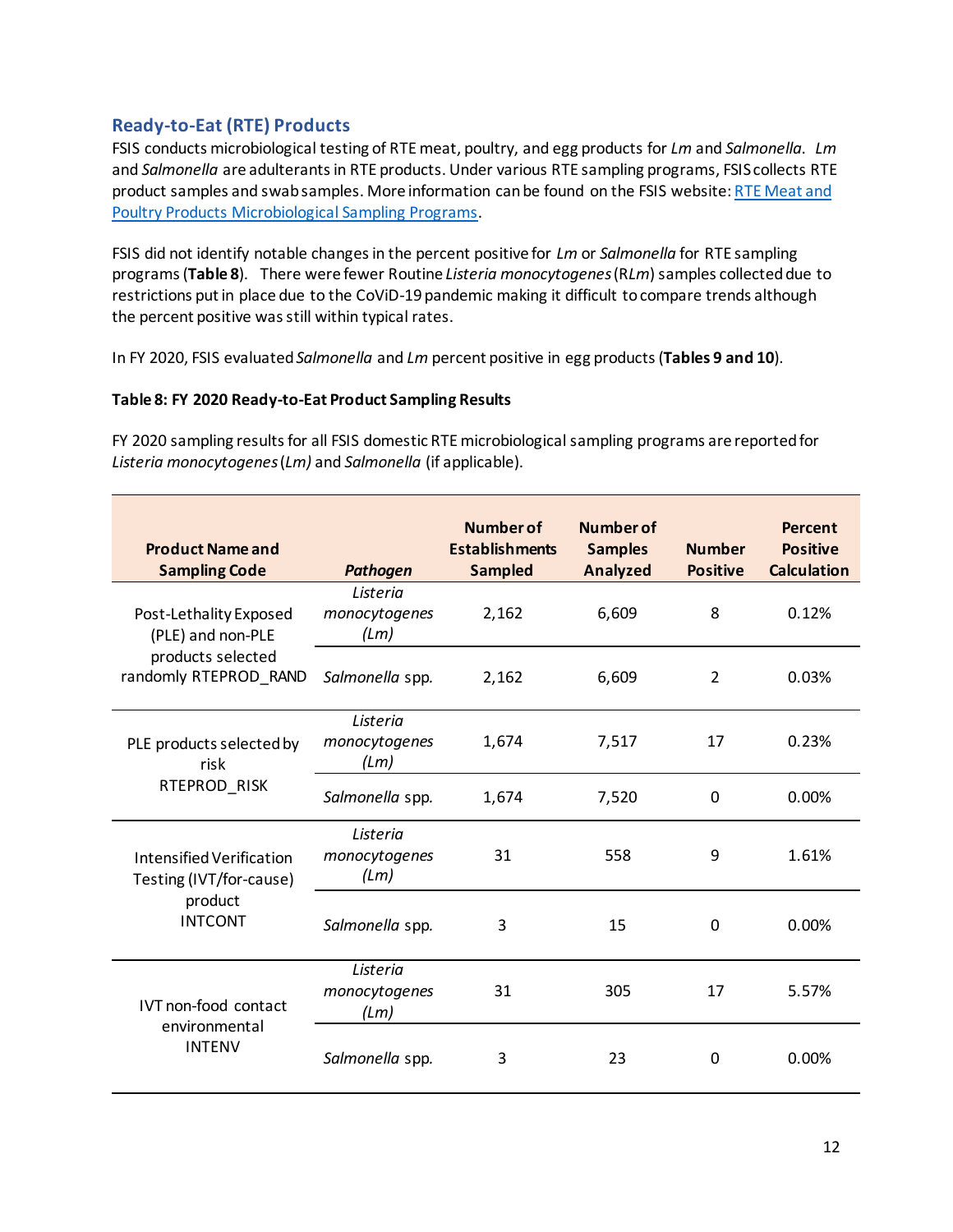| <b>IVT</b> product<br><b>INTPROD</b>                                                      | Listeria<br>monocytogenes<br>(Lm) | 31  | 270   | 1  | 0.37%    |
|-------------------------------------------------------------------------------------------|-----------------------------------|-----|-------|----|----------|
|                                                                                           | Salmonella spp.                   | 3   | 15    | 0  | $0.00\%$ |
| Routine risk-based Lm<br>(RLm/risk-based) food<br>contact surfaces<br><b>RLMCONT</b>      | Listeria<br>monocytogenes<br>(Lm) | 124 | 1,634 | 6  | 0.37%    |
| RLm non-food contact<br>environmental (composite<br>of 5-swabs)<br>RLMENVC <sup>/1/</sup> | Listeria<br>monocytogenes<br>(Lm) | 124 | 164   | 11 | 6.71%    |
| RLm product (composite<br>of five 25-gram products<br>from same lot)<br><b>RLMPRODC</b>   | Listeria<br>monocytogenes<br>(Lm) | 125 | 165   | 0  | $0.00\%$ |

/1/ Includes one RLMENVR noncomposited brine sample that was negative.

In FY 2020, FSIS updated egg products sampling (FSIS Notice 22-20, [FSIS Directive 10,230.3\)](https://www.fsis.usda.gov/policy/fsis-directives/10230.3). Previously, FSIS sampled egg products under seven different project codes. Plants received one sample task per month for each sample code for which the plant produced eligible product, regardless of the plant's production volume. For the revision, FSIS condensed the seven sample codes down to two. Inspectors at egg product plants now receive up to three sample tasks per month based on the plant's overall production volume.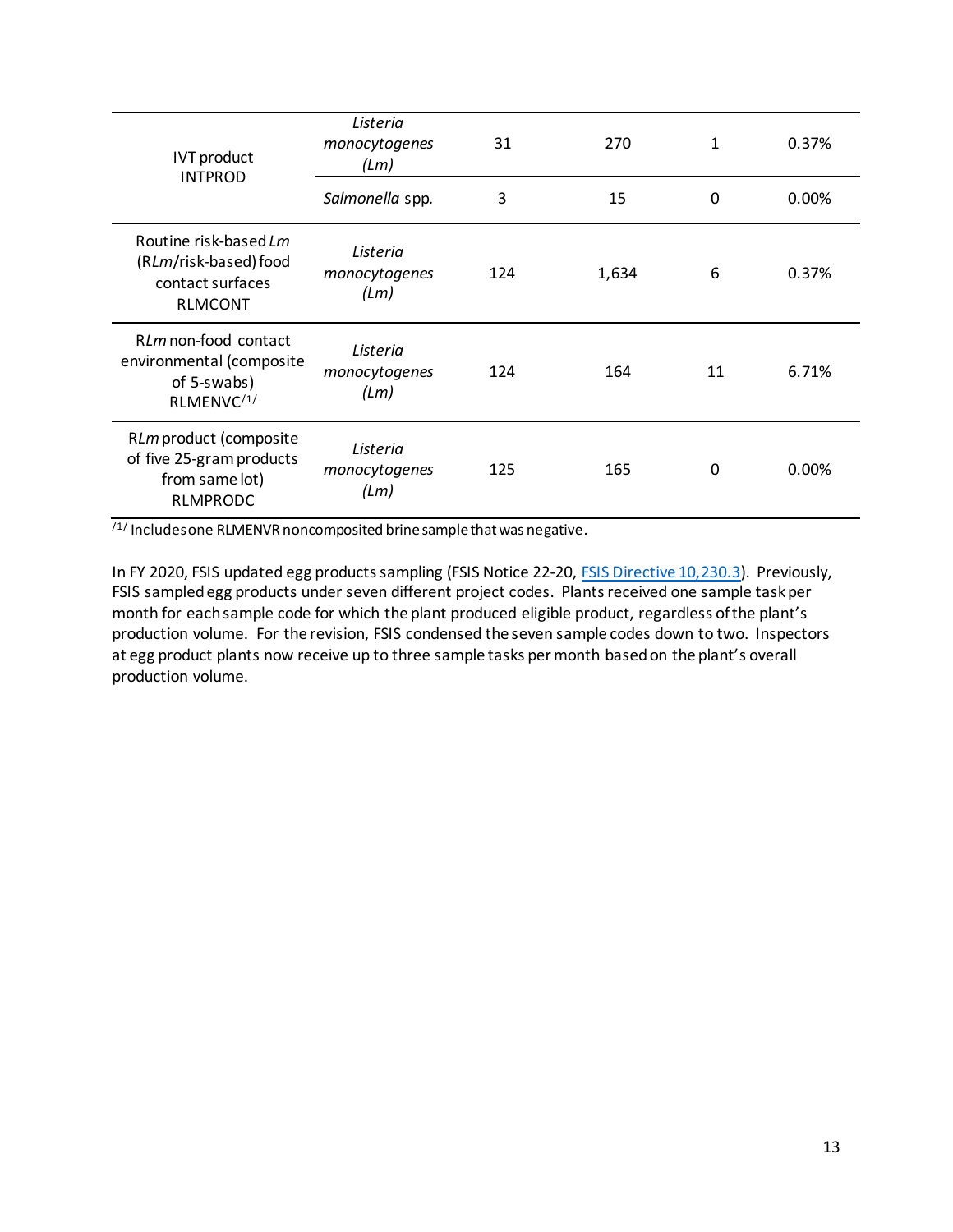#### **Table 9. RTE Egg Products FY2020** *Salmonella* **Sampling Results**

FY 2020 microbiological sampling of liquid and dried domestic pasteurized egg productstested for *Salmonella* are shown.

|                         |                            |                 |              | Salmonella (Oct - May)                        |                           | Salmonella (Jun – Sep) |              |                                                  |
|-------------------------|----------------------------|-----------------|--------------|-----------------------------------------------|---------------------------|------------------------|--------------|--------------------------------------------------|
| <b>Sampling</b><br>Code | <b>Product</b>             | <b>Positive</b> | <b>Total</b> | <b>Percent Positive</b><br><b>Calculation</b> | Code/Product              | <b>Positive</b>        | <b>Total</b> | Percent<br><b>Positive</b><br><b>Calculation</b> |
| <b>EM31</b>             | Egg Whites                 |                 | 224          | 0.00%                                         |                           |                        |              |                                                  |
| <b>EM32</b>             | Whole Egg or Yolks         | $\Omega$        | 293          | 0.00%                                         | EGG LQ MIC01-             |                        |              |                                                  |
| <b>EM33</b>             | Whole Eggs with Added      | 0               | 155          | 0.00%                                         | Liquid / Frozen Egg       | 1                      | 377          | 0.26%                                            |
|                         | Yolks or Whole Egg Blends  |                 |              |                                               | Products                  |                        |              |                                                  |
| <b>EM34</b>             | Whole Eggs or Yolks with > |                 |              |                                               |                           |                        |              |                                                  |
|                         | 2% Salt or Sugar Added     |                 | 215          | 0.00%                                         |                           |                        |              |                                                  |
| <b>EM35</b>             | Dried Yellow Egg Products  | $\Omega$        | 105          | 0.00%                                         | EGG DY MIC01-             |                        |              |                                                  |
| <b>EM36</b>             | Dried Egg Whites           |                 | 76           | 0.00%                                         | <b>Dried Egg Products</b> | 0                      | 97           | 0.00                                             |
| <b>EM37</b>             | Pan Dried Egg White        |                 | 8            | 0.00%                                         |                           |                        |              |                                                  |

### **Table 10. RTE Egg Products FY2020 Sampling** *Listeria monocytogenes* **Results**

FY 2020 microbiological sampling of liquid and dried domestic pasteurized egg productstested for *Listeria monocytogenes*are shown.

|                                           |                                                              | Listeria monocytogenes (Lm)<br>$(Oct - May)$ |              |                                                  | Listeria monocytogenes (Lm)<br>$(Jun - Sep)$ |                 |              |                                                  |  |
|-------------------------------------------|--------------------------------------------------------------|----------------------------------------------|--------------|--------------------------------------------------|----------------------------------------------|-----------------|--------------|--------------------------------------------------|--|
| <b>Sampling</b><br>code<br><b>Product</b> |                                                              | <b>Positive</b>                              | <b>Total</b> | Percent<br><b>Positive</b><br><b>Calculation</b> | <b>Sampling Code/Product</b>                 | <b>Positive</b> | <b>Total</b> | Percent<br><b>Positive</b><br><b>Calculation</b> |  |
| EM31                                      | Egg Whites                                                   | 0                                            | 224          | 0.00%                                            |                                              |                 |              |                                                  |  |
| <b>EM32</b>                               | Whole Egg or Yolks                                           | 0                                            | 293          | 0.00%                                            | EGG_LQ_MIC01-Liquid/                         |                 |              |                                                  |  |
| <b>EM33</b>                               | Whole Eggs with Added<br>Yolks or Whole Egg<br><b>Blends</b> |                                              | 155          | 0.00%                                            | Frozen Egg Products                          | 0               | 377          | 0.00%                                            |  |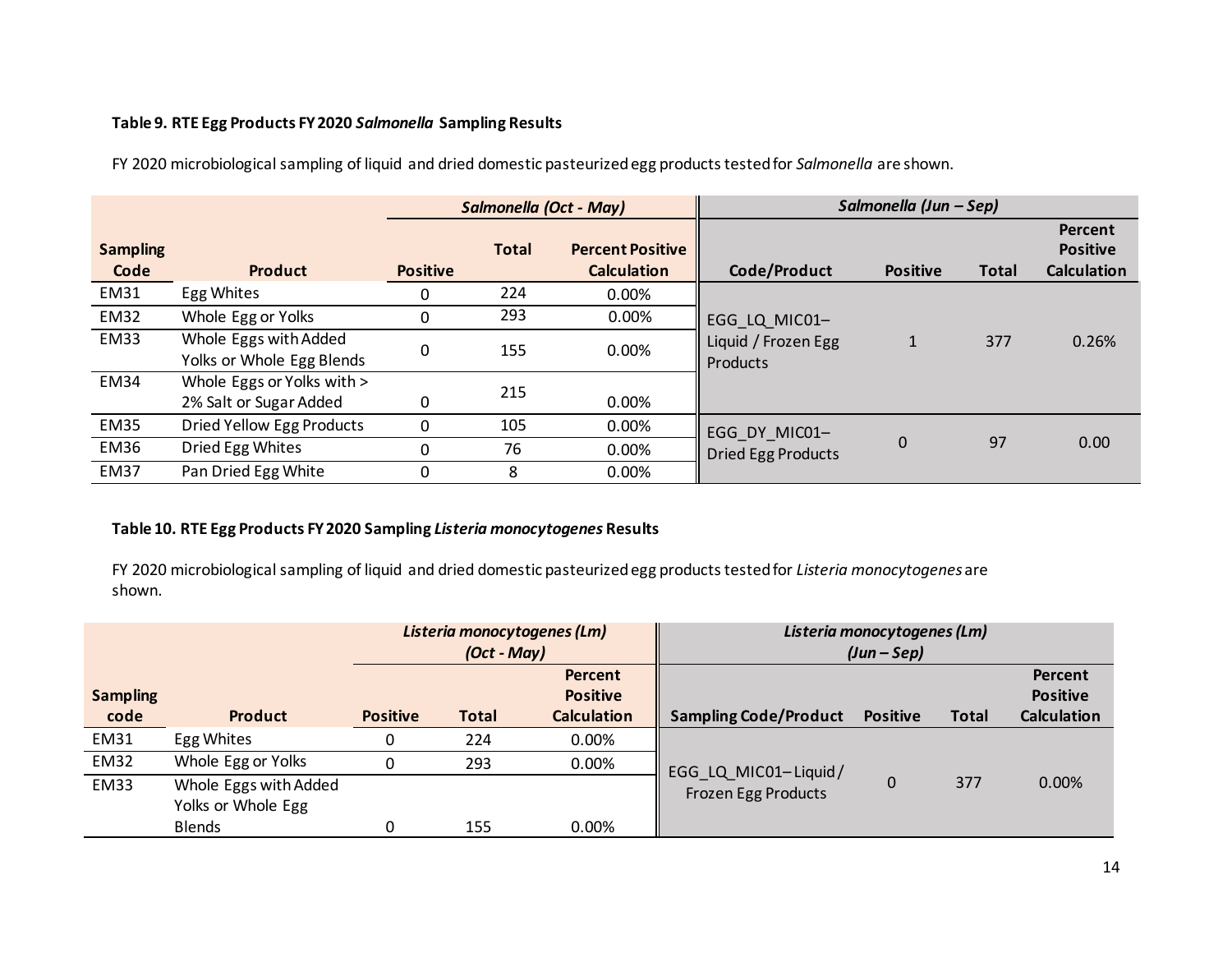| <b>EM34</b> | Whole Eggs or Yolks<br>with > 2% Salt or Sugar<br>Added | 215 | $0.00\%$ |                    |    |      |
|-------------|---------------------------------------------------------|-----|----------|--------------------|----|------|
| <b>EM35</b> | Dried Yellow Egg<br>Products                            | 105 | $0.00\%$ | EGG_DY_MIC01-Dried | 97 | 0.00 |
|             |                                                         |     |          | Egg Products       |    |      |
| <b>EM36</b> | Dried Egg Whites                                        | 76  | 0.00%    |                    |    |      |
| <b>EM37</b> | Pan Dried Egg White                                     | 8   | $0.00\%$ |                    |    |      |

### **National Residue Program**

The U.S. National Residue Program (NRP[\) sampling plan](https://www.fsis.usda.gov/node/1982) guides the collection of domestic and imported meat, poultry, and egg product samples. Information on the NRP can be found on the FSIS website[: Residue Chemistry.](https://www.fsis.usda.gov/science-data/data-sets-visualizations/residue-chemistry)

#### Domestic Scheduled Sampling Plan

The domestic sampling plan includes surveillance sampling, inspector-generated, and special project sampling in both Federal and stateinspected slaughter establishments. The NRP requires the cooperation and collaboration of other agencies (Food and Drug Administration (FDA) and Environmental Protection Agency (EPA)) for its successful design and implementation. Each year, representatives from FSIS, FDA, EPA, USDA Agricultural Research Service (ARS), USDA Agricultural Marketing Service (AMS), and the U.S. Centers for Disease Control and Prevention (CDC), convene for a meeting of the Surveillance Advisory Team to evaluate chemical compounds for inclusion in the NRP for the following fiscal year.

#### <span id="page-14-0"></span>Surveillance Sampling Plan

Surveillance sampling is the scheduled sampling of specified slaughter subclasses at the time of slaughter after a carcass has passedantemortem inspection. In FY 2020, 10 analytical methods were used by FSIS to detect approximately 250 different veterinary drugs, pesticides, and environmental contaminants. Of the 7,726 samples analyzed by FSIS (7,304 from U.S. Federal plants and 422 from U.S. State inspected plants), 31 samples contained violative chemical residues. In total, more than 1,000,000 chemical residues were evaluated in the 7,726 samples analyzed under the scheduled sampling plan.

<span id="page-14-2"></span><span id="page-14-1"></span>In comparison to NRP Surveillance sampling from previous years (FY 2016 -- FY 2020), the number of samples collected has remained about the same. The violation rate (no. of violations/no. of samples collected) for Surveillance sampling was 0.27% in FY 2019 and 0.40% in FY 2020. In FY 2020, the detectedresidue violations consisted of the following residues: moxidectin (4), piperonyl butoxide (3), DDT and metabolites (3), atrazine (3), diclofenac (3), lasalocid (3), metolachlor (3), metronidazole (3), tilmicosin (2), and one instance each for bifenthrin, carbadox,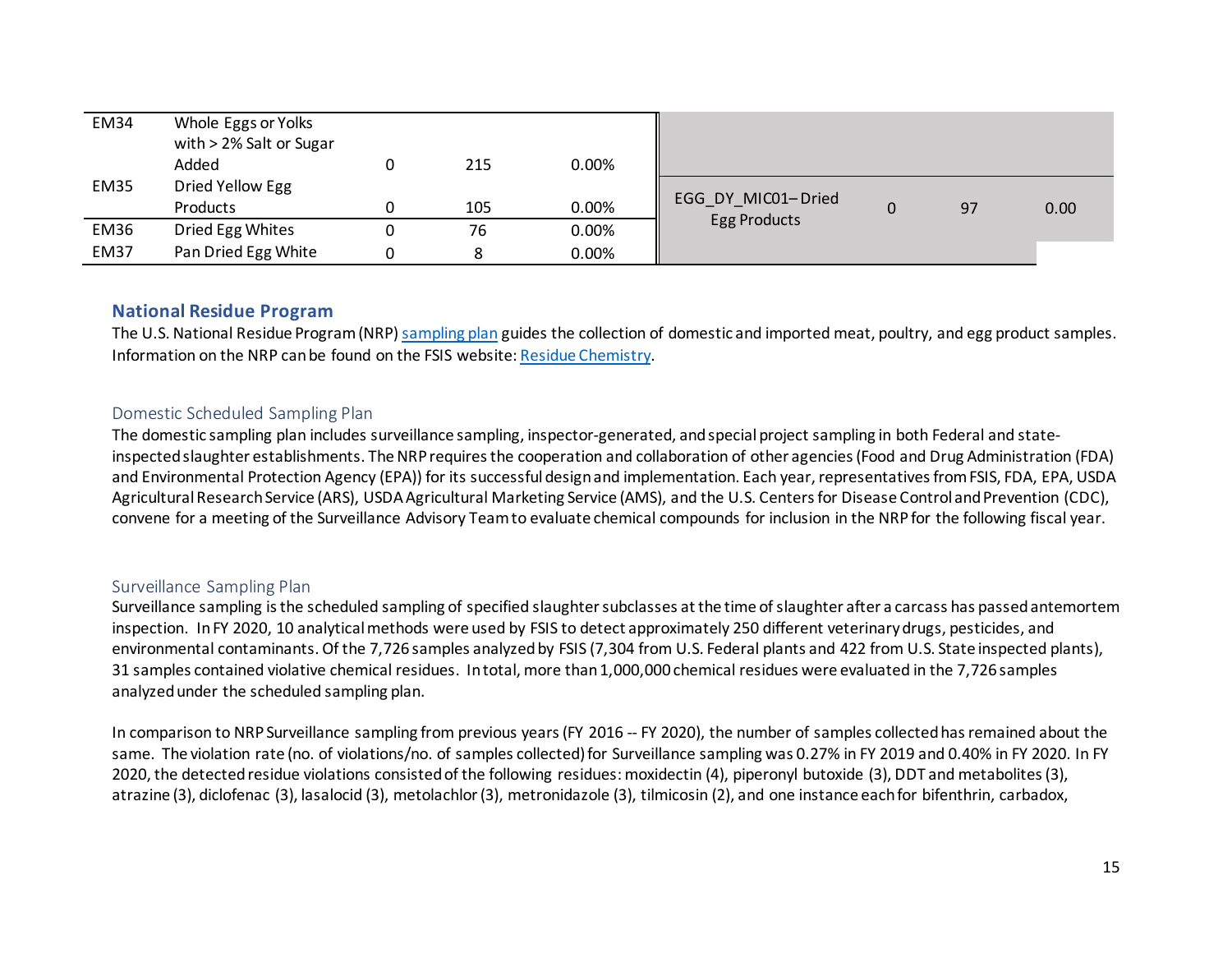ciprofloxacin, enrofloxacin, imidacloprid, pentachlorobenzene, permethrin, and ractopamine. In some cases, sample violations were associated with multiple residues in a single sample.

#### **Table 11: Summary of FY 2020 Surveillance Sampling Residue Results**

FY 2020 summary of surveillance sampling results from FSIS inspector-collected muscle, kidney, and liver tissue from carcasses and parts is shown.

|                           |                        |                                            |                                | <b>Number of Samples Analyzed by Animal Class</b> |                                                                       |                                              |
|---------------------------|------------------------|--------------------------------------------|--------------------------------|---------------------------------------------------|-----------------------------------------------------------------------|----------------------------------------------|
| Animal<br><b>Category</b> | Animal<br>Category     | <b>Number of Samples</b><br><b>Planned</b> | <b>Total</b><br><b>Samples</b> | <b>Number of Non-</b><br><b>Detect Samples</b>    | <b>Number of Non-</b><br><b>Violative Positives</b><br><b>Samples</b> | <b>Number of</b><br><b>Violative Samples</b> |
|                           | <b>Beef Cows</b>       | 800                                        | 850                            | 843                                               | 5                                                                     | $\overline{2}$                               |
|                           | <b>Bob Veal</b>        | 400                                        | 420                            | 413                                               | $\overline{7}$                                                        | --                                           |
|                           | Dairy Cows             | 800                                        | 863                            | 858                                               | 4                                                                     | 1                                            |
| <b>Bovine</b>             | Formula-Fed Veal       | 75                                         | 64                             | 63                                                | $-\!$                                                                 | $\mathbf{1}$                                 |
|                           | <b>Heifers</b>         | 400                                        | 509                            | 483                                               | 24                                                                    | $\overline{2}$                               |
|                           | Non-Formula-Fed Veal   | 75                                         | 63                             | 61                                                | 1                                                                     | $\mathbf{1}$                                 |
|                           | <b>Steers</b>          | 400                                        | 477                            | 455                                               | 22                                                                    | $\hspace{0.05cm}$ $\hspace{0.05cm}$          |
|                           | Feral Swine            | 75                                         | 57                             | 56                                                | $\hspace{0.05cm}$ – $\hspace{0.05cm}$                                 | $\mathbf{1}$                                 |
|                           | Market Swine           | 800                                        | 869                            | 861                                               | $\overline{7}$                                                        | $\mathbf{1}$                                 |
| <b>Porcine</b>            | <b>Roaster Swine</b>   | 300                                        | 312                            | 311                                               | $\hspace{0.05cm} -\hspace{0.05cm}$                                    | $\mathbf{1}$                                 |
|                           | Sows                   | 800                                        | 715                            | 708                                               | 1                                                                     | 6                                            |
|                           | Young Chickens         | 400                                        | 397                            | 395                                               | $\overline{2}$                                                        | $\hspace{0.05cm}$ $\hspace{0.05cm}$          |
| Poultry                   | <b>Whole Chickens</b>  | 400                                        | 219                            | 218                                               |                                                                       | $\hspace{0.05cm}$ $\hspace{0.05cm}$          |
|                           | Young Turkeys          | 800                                        | 656                            | 649                                               | $\overline{7}$                                                        | $\hspace{0.05cm}$ $\hspace{0.05cm}$          |
|                           | Goats                  | 300                                        | 298                            | 294                                               | $\hspace{0.05cm}$ – $\hspace{0.05cm}$                                 | 4                                            |
|                           | Lambs                  | 100                                        | 127                            | 123                                               | 4                                                                     | $\overline{\phantom{a}}$                     |
| Other                     | Mature Sheep           | 100                                        | 105                            | 103                                               | $\overline{\phantom{a}}$                                              | $\overline{2}$                               |
| <b>Species</b>            | Siluriformes (Catfish) | 650                                        | 564                            | 547                                               | 10                                                                    | $\overline{7}$                               |
|                           | Egg Products           | 400                                        | 161                            | 158                                               | $\mathbf{1}$                                                          | $\overline{2}$                               |
|                           | <b>Annual Total</b>    | 8,075                                      | 7,726                          | 7,599                                             | 96                                                                    | 31                                           |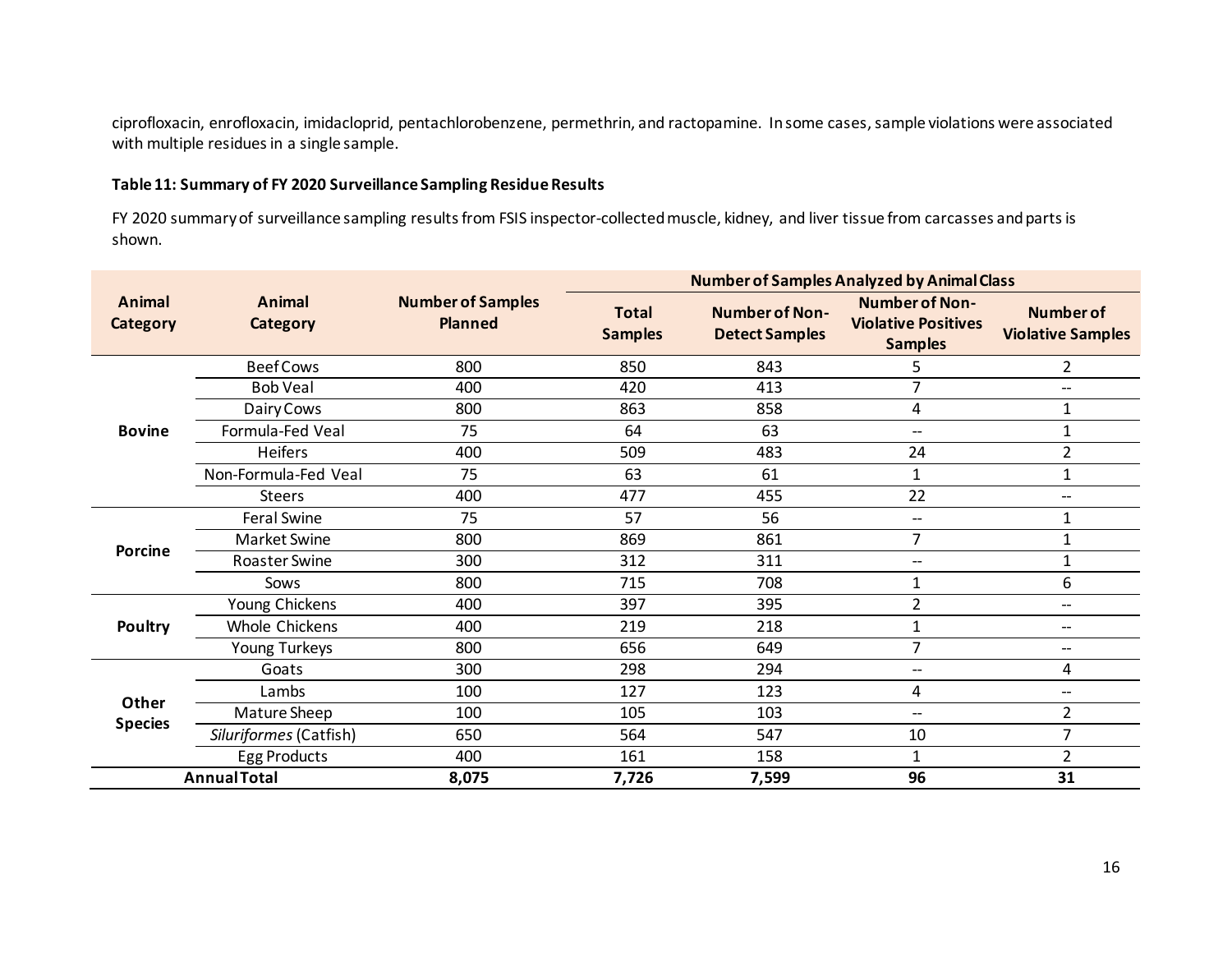#### **Table 12: FY 2020 Residue Surveillance Sampling Summarized by Chemical Methods**

FY 2020 residue surveillance collection summary is shown reflecting the number of samples (carcasses) analyzed per chemical method per animal class.

|                           |                                    |                                                     |                                  |                | <b>Number of Samples Analyzed per Chemical Method</b> |                                                     |                                       |                                           |                                     |                   |  |  |
|---------------------------|------------------------------------|-----------------------------------------------------|----------------------------------|----------------|-------------------------------------------------------|-----------------------------------------------------|---------------------------------------|-------------------------------------------|-------------------------------------|-------------------|--|--|
| Animal<br><b>Category</b> | <b>Samples</b><br><b>Collected</b> | <b>Aminoglycosides</b>                              | <b>Antifungal</b><br><b>Dyes</b> |                | Avermectins βeta-Agonists Carbadox                    |                                                     | <b>Metals</b>                         | Multi-<br><b>Residue</b><br><b>Method</b> | <b>Nitrofurans</b>                  | <b>Pesticides</b> |  |  |
| <b>Beef Cows</b>          | 850                                | 850                                                 | $\overline{\phantom{a}}$         | 91             | 430                                                   | --                                                  | 118                                   | 850                                       | --                                  | 433               |  |  |
| <b>Bob Veal</b>           | 420                                | 419                                                 | --                               | 48             | 208                                                   | $\hspace{0.05cm} \ldots$                            | 99                                    | 420                                       | $\hspace{0.05cm} \dashrightarrow$   | 212               |  |  |
| <b>Dairy Cows</b>         | 863                                | 863                                                 | $\overline{\phantom{a}}$         | 100            | 436                                                   | $--$                                                | 120                                   | 863                                       | $\hspace{0.05cm} \ldots$            | 441               |  |  |
| <b>Formula-Fed Veal</b>   | 64                                 | 64                                                  | $- -$                            | 6              | 24                                                    | $\hspace{0.05cm} \ldots$                            | $\mathbf{1}$                          | 64                                        | $\hspace{0.05cm}$ $\hspace{0.05cm}$ | 24                |  |  |
| <b>Heifers</b>            | 509                                | 508                                                 | $\overline{\phantom{a}}$         | 55             | 253                                                   | $\hspace{0.05cm} -\hspace{0.05cm} -\hspace{0.05cm}$ | 114                                   | 509                                       | $\hspace{0.05cm} -\hspace{0.05cm}$  | 256               |  |  |
| Non-Formula Fed Veal      | 63                                 | 63                                                  | $\overline{\phantom{a}}$         | $\overline{7}$ | 27                                                    | $\hspace{0.05cm} -$                                 | $\overline{\phantom{a}}$              | 63                                        | $\hspace{0.05cm} -\hspace{0.05cm}$  | 28                |  |  |
| <b>Steers</b>             | 477                                | 476                                                 | --                               | 55             | 232                                                   | $\hspace{0.05cm} -$                                 | 110                                   | 477                                       | $\hspace{0.05cm} -\hspace{0.05cm}$  | 233               |  |  |
| <b>Feral Swine</b>        | 57                                 | $\overline{\phantom{a}}$                            | $\overline{a}$                   | $- -$          | $\overline{\phantom{0}}$                              | $\overline{\phantom{a}}$                            | $-$                                   | $\overline{7}$                            | $\overline{\phantom{a}}$            | 57                |  |  |
| <b>Market Swine</b>       | 869                                | 867                                                 | $\overline{\phantom{a}}$         | 94             | 464                                                   | $\hspace{0.05cm}$ – $\hspace{0.05cm}$               | 127                                   | 869                                       | $-$                                 | 465               |  |  |
| <b>Roaster Swine</b>      | 312                                | $\overline{\phantom{a}}$                            | $\overline{\phantom{a}}$         | $- -$          | $\overline{\phantom{0}}$                              | 311                                                 | $\overline{\phantom{0}}$              | $\mathbf{1}$                              | $\qquad \qquad -$                   | --                |  |  |
| <b>Sows</b>               | 715                                | 714                                                 | --                               | 85             | 350                                                   | $-\!$                                               | 106                                   | 715                                       | --                                  | 351               |  |  |
| <b>Young Chickens</b>     | 397                                | 396                                                 | $\overline{\phantom{a}}$         | $--$           | $\hspace{0.05cm}$ – $\hspace{0.05cm}$                 | $\hspace{0.05cm} \ldots$                            | 90                                    | 396                                       | 169                                 | 191               |  |  |
| <b>Whole Chickens</b>     | 219                                | 219                                                 | $\overline{\phantom{a}}$         | $--$           | $\overline{\phantom{a}}$                              | $\hspace{0.05cm} \ldots$                            | $\overline{\phantom{a}}$              | 219                                       | 213                                 | 219               |  |  |
| <b>Young Turkeys</b>      | 656                                | 654                                                 | $\overline{\phantom{a}}$         | --             | $\overline{\phantom{a}}$                              | $\hspace{0.05cm} -\hspace{0.05cm}$                  | 132                                   | 656                                       | 315                                 | 320               |  |  |
| Goats                     | 298                                | 298                                                 | $\overline{a}$                   | 40             | $- -$                                                 | $\overline{\phantom{a}}$                            | $\qquad \qquad -$                     | 298                                       | $\hspace{0.05cm} -\hspace{0.05cm}$  | 145               |  |  |
| Lambs                     | 127                                | 127                                                 | $\overline{\phantom{a}}$         | 24             | $\qquad \qquad -$                                     | $\overline{\phantom{a}}$                            | $\hspace{0.05cm}$ – $\hspace{0.05cm}$ | 127                                       | $\qquad \qquad -$                   | 20                |  |  |
| <b>Mature Sheep</b>       | 105                                | 105                                                 | $\overline{\phantom{a}}$         | 12             | 47                                                    | $\hspace{0.05cm} -$                                 | $\overline{\phantom{a}}$              | 104                                       | $\qquad \qquad -$                   | 57                |  |  |
| <b>Siluriformes</b>       | 564                                | $\hspace{0.05cm} -\hspace{0.05cm} -\hspace{0.05cm}$ | 299                              | $- -$          | $\overline{\phantom{0}}$                              | $--$                                                | 283                                   | 563                                       | 218                                 | 263               |  |  |
| <b>Egg Products</b>       | 161                                | $\qquad \qquad -$                                   | $\overline{a}$                   | $- -$          | 103                                                   | --                                                  | $-$                                   | 126                                       | --                                  | 161               |  |  |
| <b>Annual Total</b>       | 7,726                              | 6,623                                               | 299                              | 617            | 2,574                                                 | 311                                                 | 1,300                                 | 7,327                                     | 915                                 | 3,876             |  |  |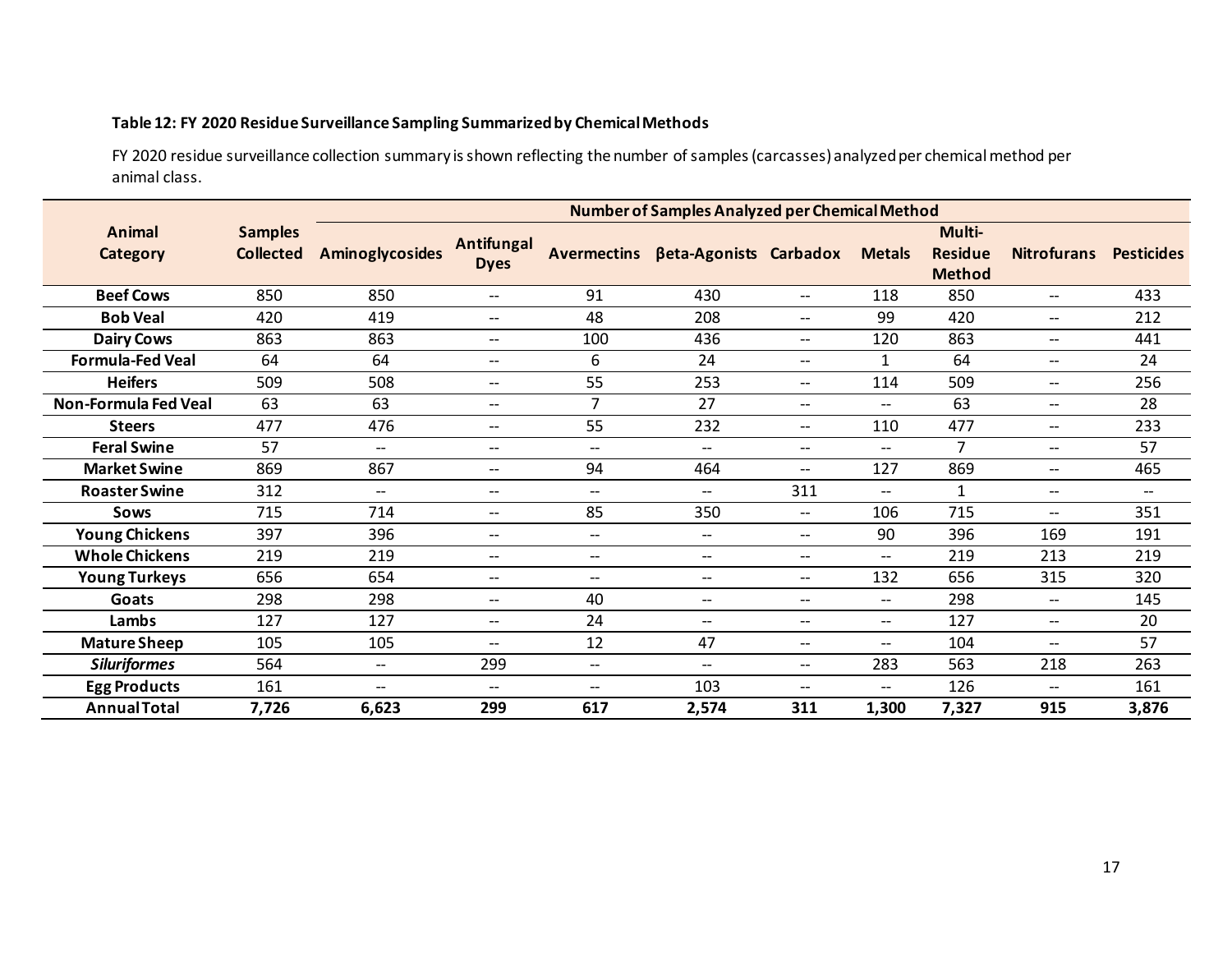#### **Table 13. Summary FY 2020 Surveillance Sampling Residue Violations by Animal Class**

List of FY 2020 surveillance sampling residue violations, including specific compound, concentration, tolerance, and regulatory citation by animal class is shown.

| <b>Animal</b><br><b>Category</b> | <b>Tissue</b>            | Compound                        | Concentration | <b>Units</b> | <b>Tolerance</b><br><b>Level Value</b> | <b>Authority</b><br>(CFR Citation) |
|----------------------------------|--------------------------|---------------------------------|---------------|--------------|----------------------------------------|------------------------------------|
| <b>Beef Cow</b>                  | Muscle                   | p,p'-DDE (4,4')                 | $\ast$        | $\ast$       | $\ast$                                 | CPG Sec. 575.100                   |
| <b>Beef Cow</b>                  | Muscle                   | Diclofenac                      | $\ast$        | $\ast$       | $\ast$                                 | Not Approved <sup>1</sup>          |
| <b>Dairy Cow</b>                 | Muscle                   | Piperonyl Butoxide              | 0.162         | <b>PPM</b>   | 0.100                                  | 40 CFR 180.127                     |
| <b>Eggs</b>                      | $-$                      | Lasalocid                       | $\ast$        | $\ast$       | $\ast$                                 | 21 CFR 556.347                     |
| <b>Eggs</b>                      | $\overline{\phantom{0}}$ | Lasalocid                       | $\ast$        | $\ast$       | $\ast$                                 | 21 CFR 556.347                     |
| <b>Feral Swine</b>               | Muscle                   | <b>DDT</b> and Metabolites      | $\ast$        | $\ast$       | $\ast$                                 | CPG Sec. 575.100                   |
| <b>Formula-fed Veal</b>          | Muscle                   | Enrofloxacin                    | $\mathbf 0$   | $\ast$       | $\ast$                                 | 21 CFR 556.226                     |
|                                  |                          | Ciprofloxacin                   | $\Omega$      | $\ast$       | $\ast$                                 | 21 CFR 530.41                      |
| Goat                             | Muscle                   | Moxidectin                      | 40.40         | PPB          | 0.00                                   | 21 CFR 556.426                     |
| Goat                             | Muscle                   | Moxidectin                      | 43.10         | <b>PPB</b>   | 0.00                                   | 21 CFR 556.426                     |
| Goat                             | Muscle                   | Moxidectin                      | 32.10         | PPB          | 0.00                                   | 21 CFR 556.426                     |
| Goat                             | Muscle                   | Moxidectin                      | 35.90         | PPB          | 0.00                                   | 21 CFR 556.426                     |
| <b>Heifer</b>                    | Liver                    | Ractopamine                     | 0.114         | <b>PPM</b>   | 0.090                                  | 21 CFR 556.570                     |
| <b>Heifer</b>                    | Muscle                   | Diclofenac                      | $\ast$        | $\ast$       | $\ast$                                 | Not Approved <sup>1</sup>          |
| <b>Market Swine</b>              | Muscle                   | <b>DDT</b> and Metabolites      | $\ast$        | $\ast$       | $\ast$                                 | CPG Sec. 575.100                   |
| <b>Mature Sheep</b>              | Muscle                   | Diclofenac                      | $\ast$        | $\ast$       | $\ast$                                 | Not Approved <sup>1</sup>          |
| <b>Mature Sheep</b>              | Muscle                   | Pentachlorobenzene              | $\ast$        | $\ast$       | $\ast$                                 | Not Approved <sup>1</sup>          |
| Non-Formula-fed                  | Liver                    | Tilmicosin                      | 23.30         | <b>PPM</b>   | 1.200                                  | 21 CFR 556.735                     |
| Veal                             | Muscle                   | Tilmicosin                      | 3.080         | <b>PPM</b>   | 0.100                                  | 21 CFR 556.735                     |
| <b>Roaster Swine</b>             | Liver                    | Carbadox                        | 130.0         | <b>PPM</b>   | 0.030                                  | 21 CFR 556.100                     |
| <b>Siluriformes</b>              | Muscle                   | Imidacloprid                    | 0.433         | <b>PPM</b>   | 0.050                                  | 40 CFR 180.472                     |
|                                  |                          | Lasalocid                       | $\ast$        | $\ast$       | $\ast$                                 | 21 CFR 556.347                     |
| <b>Siluriformes</b>              | Muscle                   | <b>Atrazine and Metabolites</b> | $\ast$        | $\ast$       | $\ast$                                 | 40 CFR 180.220                     |
| <b>Siluriformes</b>              | Muscle                   | <b>Atrazine and Metabolites</b> | $\ast$        | $\ast$       | $\ast$                                 | 40 CFR 180.220                     |
| <b>Siluriformes</b>              | Muscle                   | Metolachlor                     | $\ast$        | $\ast$       | 0.00                                   | 40 CFR 180.368                     |
|                                  | Muscle                   | <b>Atrazine and Metabolites</b> | $\ast$        | $\ast$       | $\ast$                                 | 40 CFR 180.220                     |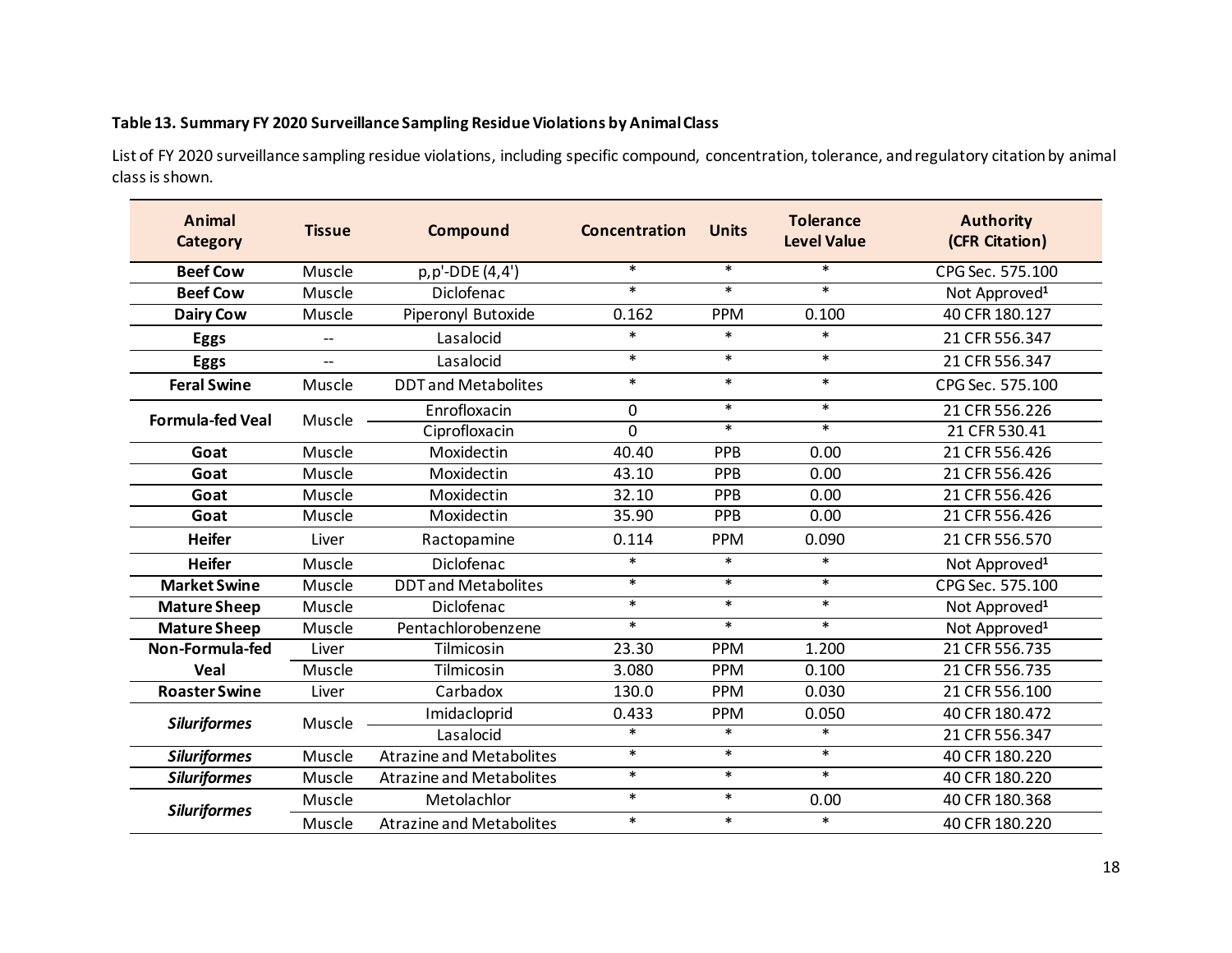| Animal<br>Category  | <b>Tissue</b> | Compound                   | Concentration | <b>Units</b> | <b>Tolerance</b><br><b>Level Value</b> | <b>Authority</b><br>(CFR Citation) |
|---------------------|---------------|----------------------------|---------------|--------------|----------------------------------------|------------------------------------|
| <b>Siluriformes</b> | Muscle        | Metolachlor                | $\ast$        | $\ast$       | 0.00                                   | 40 CFR 180.368                     |
| <b>Siluriformes</b> | Muscle        | Metolachlor                | $\ast$        | $\ast$       | 0.00                                   | 40 CFR 180.368                     |
| <b>Siluriformes</b> | Muscle        | <b>Bifenthrin</b>          | 0.693         | <b>PPM</b>   | 0.500                                  | 40 CFR 180.442                     |
| Sow                 | Muscle        | Permethrin (Cis and Trans) | 0.089         | <b>PPM</b>   | 0.050                                  | 40 CFR 180.378                     |
|                     |               | Piperonyl Butoxide         | 0.169         | <b>PPM</b>   | 0.100                                  | 40 CFR 180.127                     |
| Sow                 | <b>Muscle</b> | Piperonyl Butoxide         | 0.174         | <b>PPM</b>   | 0.100                                  | 40 CFR 180.127                     |
| Sow                 | Muscle        | Metronidazole              | $\ast$        | $\ast$       | $\ast$                                 | Not Approved <sup>1</sup>          |
| Sow                 | <b>Muscle</b> | Metronidazole              | $\ast$        | $\ast$       | $\ast$                                 | Not Approved <sup>1</sup>          |
| Sow                 | Muscle        | Metronidazole              | $\ast$        | $\ast$       | $\ast$                                 | Not Approved <sup>1</sup>          |
| Sow                 | Muscle        | p,p'-DDE (4,4')            | $\ast$        | $\ast$       | $\ast$                                 | CPG Sec. 575.100                   |

**\*** Violative residue results were detected but not quantified.

**<sup>1</sup>**Not Approved: the residue detected is not approved for the animal class.

PPB – parts per billion (µg/kg)

PPM – parts per million (mg/kg)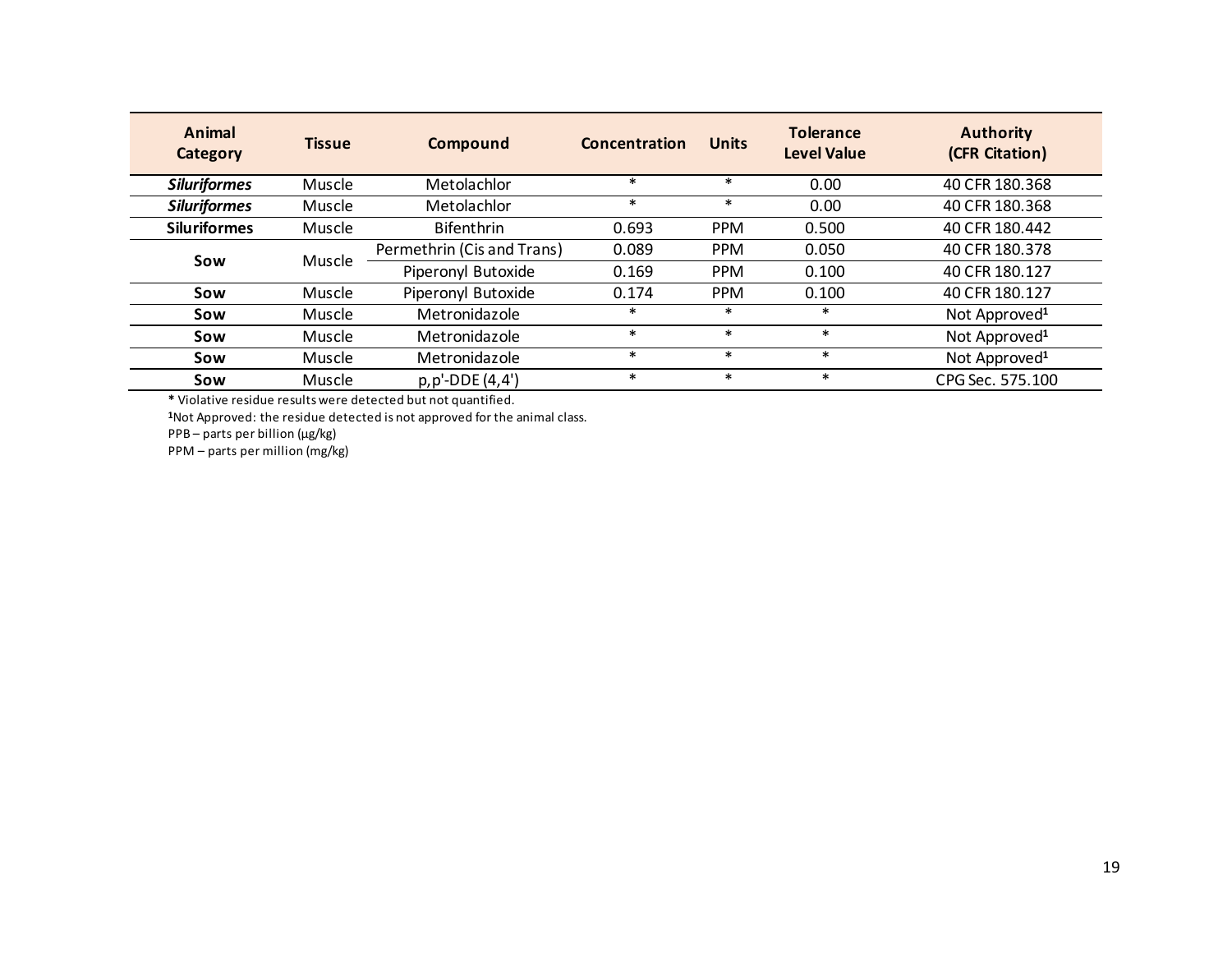#### <span id="page-19-0"></span>Inspector-Generated Sampling Plan

FSIS inspectors may generate non-scheduled samples when they suspect that animals presented for slaughter inspection may have violative levels of chemical residues. If an inspector suspects that there is misuse of drugs that cannot be detected by the KIS™ test, the samples are sent directly to the laboratory for appropriate analysis. These samples are reported under the Collector-Generated program.

In FY 2020, 166,306 Kidney Inhibition Swab (KIS™) tests were conducted on animals selected by FSIS (**Table 14**). In total, 2,783 samples were submitted to FSIS field laboratories for further analysis and, of these, 507 chemical residue violations were reported in 419 samples. Due to multiple analyses per sample submitted, multiple residue violations may be found in the same sample. The predominant violative residues in the inspector-generated samples were ceftiofur (152), penicillin (100), and neomycin (37), which account for 30%, 20%, and 7.3% of total violative residues, respectively.

Dairy cows (63%) and bob veal (18%) accounted for 81% of the 419 violations reported under the inspector-generated sampling plan.

- In FY 2020, desfuroylceftiofur (the primary metabolite of ceftiofur) and penicillin account for 49% and 26% of the violations reported in dairy cows, respectively.
- In FY 2020, of the 180 bob veal samples analyzed at FSIS labs, neomycin accounts for greater than 49% of the violations reported.
- In FY 2020, IPP performed a total of 23,297 in-plant KISTM testin swine slaughter classes(market swine, sows, roaster swine, boar swine, and feral swine), resulting in only six violative samples (0.03%).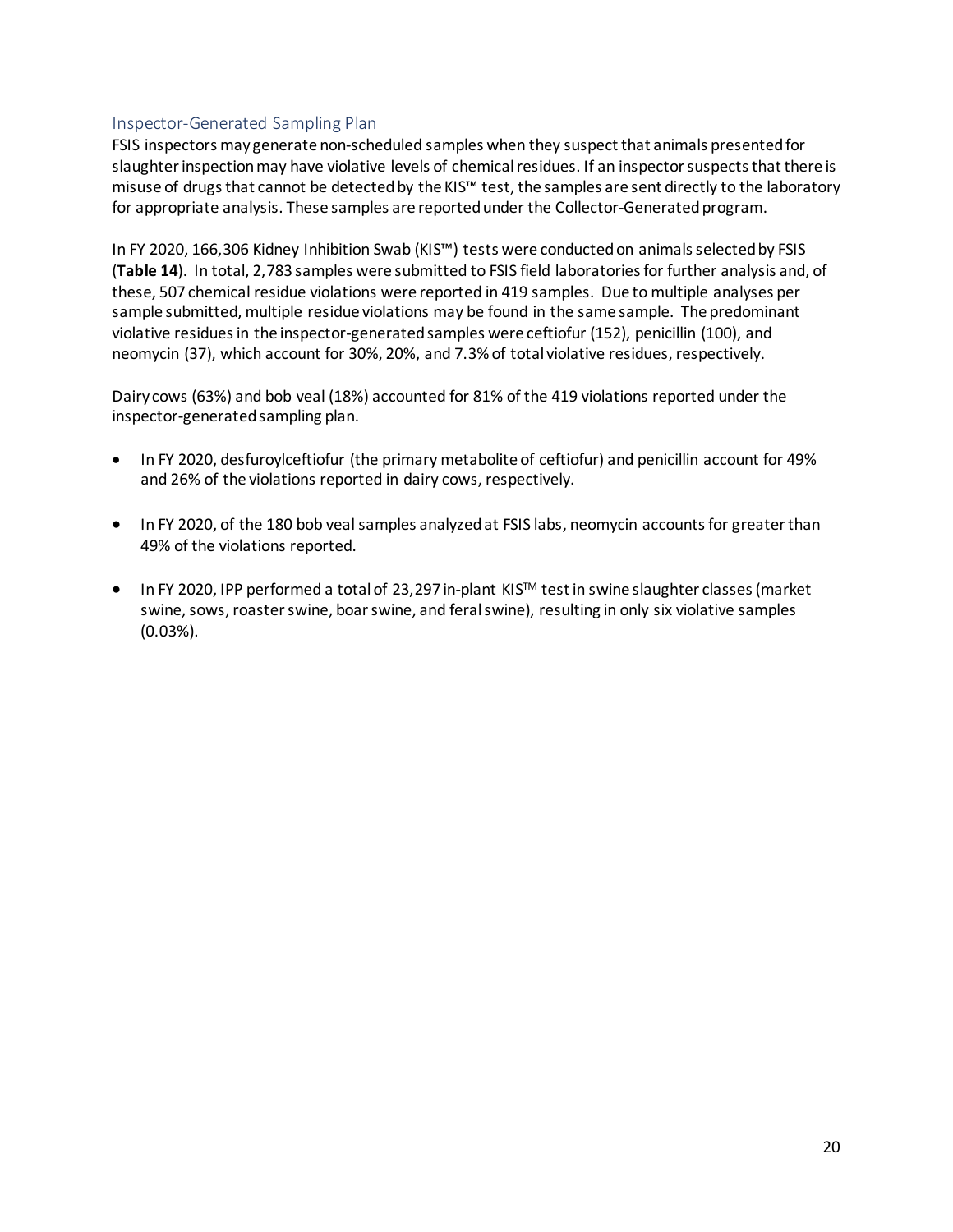#### **Table 14. Summary of FY 2020 Inspector-Generated Sampling (KISTM) Test and Confirmatory Tests**

FY 2020 summary of in-plant screening tests performed using the KIS™ test, number of in-plant screens with negative results, number of carcasses sent to FSIS laboratory for confirmation, and the number of carcasses (i.e.,samples) with violations for each animal class.

| <b>Animal Category</b> | <b>Animal Class</b>                                     | <b>Total Number of</b><br>In-plant<br><b>Carcasses</b>                                                                                                                                                                                                                                                                                                                                        | <b>Number of In-plant</b><br><b>Negative</b><br><b>Carcasses</b> | <b>Number of</b><br><b>Samples</b><br><b>Analyzed in FSIS</b><br>Labs | <b>Number of</b><br><b>Samples with</b><br><b>Confirmed Lab</b><br><b>Violations</b> |
|------------------------|---------------------------------------------------------|-----------------------------------------------------------------------------------------------------------------------------------------------------------------------------------------------------------------------------------------------------------------------------------------------------------------------------------------------------------------------------------------------|------------------------------------------------------------------|-----------------------------------------------------------------------|--------------------------------------------------------------------------------------|
|                        | <b>Beef Cows</b>                                        | 10,284                                                                                                                                                                                                                                                                                                                                                                                        | 10,002                                                           | 276                                                                   | 30                                                                                   |
|                        | <b>Bison</b>                                            | 2                                                                                                                                                                                                                                                                                                                                                                                             | 2                                                                | 0                                                                     | 0                                                                                    |
|                        | <b>Bob Veal</b>                                         | 26,880                                                                                                                                                                                                                                                                                                                                                                                        | 26,700                                                           | 180                                                                   | 76                                                                                   |
|                        | <b>Bulls</b>                                            | 1,382                                                                                                                                                                                                                                                                                                                                                                                         | 1,342                                                            | 41                                                                    | 10                                                                                   |
|                        | Dairy Cows                                              | <b>KIS<sup>™</sup> Test</b><br>87,899<br>86,128<br>290<br>277<br>13<br>$\overline{7}$<br>238<br>231<br>112<br>4,490<br>4,385<br>224<br>210<br>14<br>9,356<br>9,164<br>197<br>78<br>78<br>0<br>$\overline{2}$<br>2<br>0<br>99<br>18,227<br>18,122<br>4<br>1,575<br>1,571<br>36<br>3,415<br>3,383<br>593<br>583<br>12<br>$\overline{2}$<br>404<br>399<br>967<br>957<br>11<br>166,306<br>163,536 | 1,779                                                            | 263                                                                   |                                                                                      |
|                        | <b>Heavy Calves</b>                                     |                                                                                                                                                                                                                                                                                                                                                                                               |                                                                  |                                                                       | 4                                                                                    |
|                        | Formula-fed Veal                                        |                                                                                                                                                                                                                                                                                                                                                                                               |                                                                  |                                                                       | 0                                                                                    |
|                        | <b>Bovine</b><br><b>Heifers</b><br>Non-Formula-fed Veal |                                                                                                                                                                                                                                                                                                                                                                                               |                                                                  | 4                                                                     |                                                                                      |
|                        |                                                         |                                                                                                                                                                                                                                                                                                                                                                                               |                                                                  |                                                                       | 3                                                                                    |
|                        | <b>Steers</b>                                           |                                                                                                                                                                                                                                                                                                                                                                                               | 15<br>0<br>0<br>0<br>0<br>6<br>8<br>0<br>0<br>419<br>2,783       |                                                                       |                                                                                      |
|                        | Boar/Stag Swine                                         |                                                                                                                                                                                                                                                                                                                                                                                               |                                                                  |                                                                       |                                                                                      |
| Porcine                | <b>Feral Swine</b>                                      |                                                                                                                                                                                                                                                                                                                                                                                               |                                                                  |                                                                       |                                                                                      |
|                        | Market Swine                                            |                                                                                                                                                                                                                                                                                                                                                                                               |                                                                  |                                                                       |                                                                                      |
|                        | <b>Roaster Swine</b>                                    |                                                                                                                                                                                                                                                                                                                                                                                               |                                                                  |                                                                       |                                                                                      |
|                        | Sows                                                    |                                                                                                                                                                                                                                                                                                                                                                                               |                                                                  |                                                                       |                                                                                      |
|                        | Goats                                                   |                                                                                                                                                                                                                                                                                                                                                                                               |                                                                  |                                                                       |                                                                                      |
| <b>Other Species</b>   | Mature Sheep                                            |                                                                                                                                                                                                                                                                                                                                                                                               |                                                                  |                                                                       |                                                                                      |
|                        | Lambs                                                   |                                                                                                                                                                                                                                                                                                                                                                                               |                                                                  |                                                                       |                                                                                      |
| <b>Annual Total</b>    |                                                         |                                                                                                                                                                                                                                                                                                                                                                                               |                                                                  |                                                                       |                                                                                      |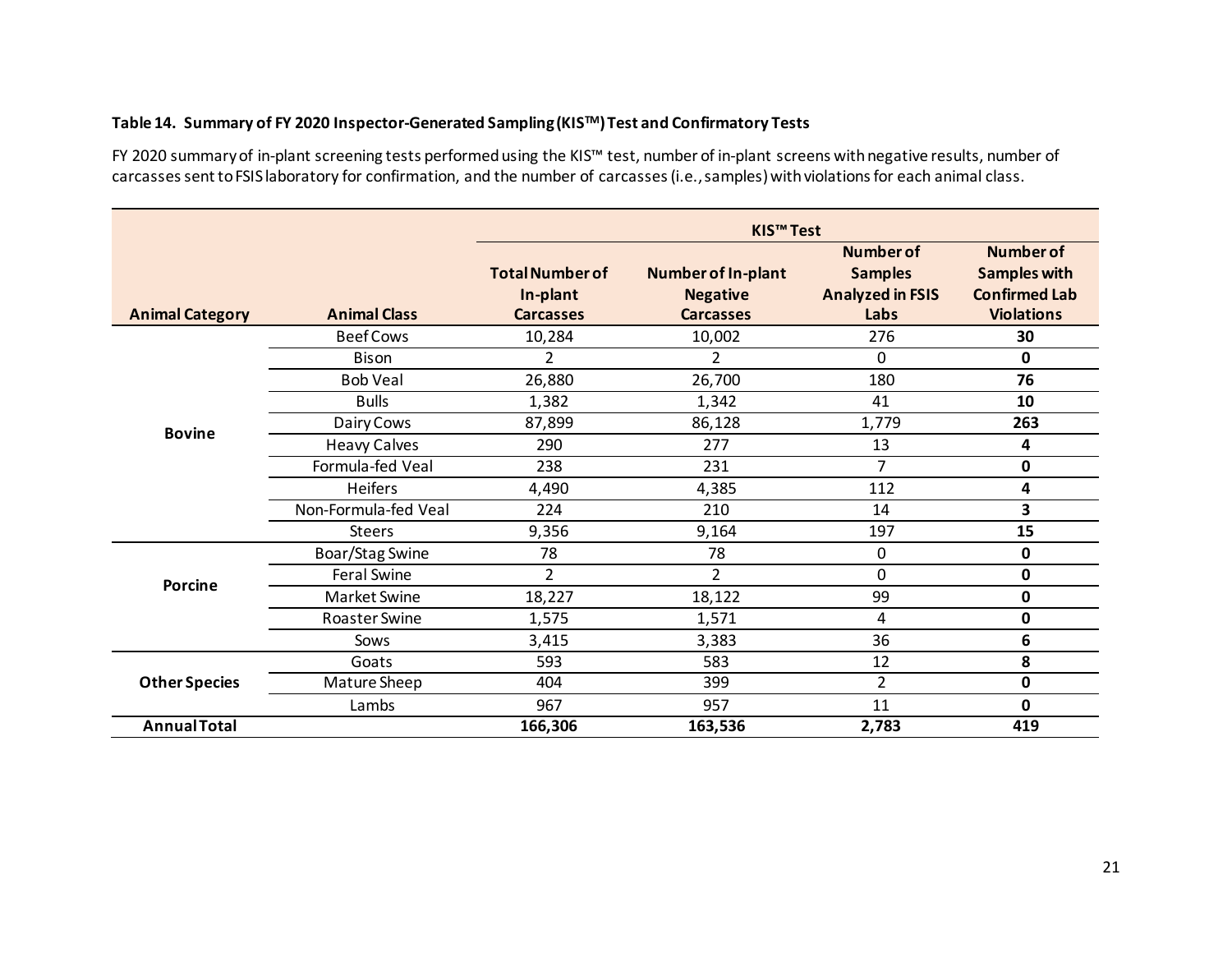#### **Table 15. Summary of FY 2020 Inspector-Generated Sampling Residue Violation Results by Chemical Residue and Animal Class**

FY 2020 summary of chemical residue violations reported within the inspector-generated sampling.

|                           | <b>Animal Class</b>                                 |                                    |                          |                                     |                                       |                                    |                                    |                                       |                                                     |                                                     |                          |                |
|---------------------------|-----------------------------------------------------|------------------------------------|--------------------------|-------------------------------------|---------------------------------------|------------------------------------|------------------------------------|---------------------------------------|-----------------------------------------------------|-----------------------------------------------------|--------------------------|----------------|
| <b>Chemical Residue</b>   | <b>Beef</b><br>Cow                                  | <b>Bob</b><br><b>Veal</b>          | Bull/<br><b>Stag</b>     | <b>Dairy</b><br>Cow                 | Goat                                  | <b>Heavy</b><br>Calf               | <b>Heifer</b>                      | Lamb                                  | Non-<br>Formula-<br>fed Veal                        | Sow                                                 | <b>Steer</b>             | <b>Total</b>   |
| Ampicillin                | $\overline{\phantom{a}}$                            | $\overline{\phantom{a}}$           | $\overline{\phantom{a}}$ | 15                                  | $\overline{\phantom{a}}$              | $\overline{\phantom{a}}$           | $\overline{\phantom{a}}$           | $\overline{\phantom{0}}$              | $\overline{\phantom{a}}$                            | $\overline{\phantom{a}}$                            | $-$                      | 15             |
| Ciprofloxacin             | $\mathbf{1}$                                        | 5                                  | $\mathbf{1}$             | $\overline{2}$                      | $-\!$                                 | $-$                                | $\mathbf{1}$                       | $\overline{\phantom{a}}$              | $\overline{\phantom{a}}$                            | --                                                  | $\mathbf{1}$             | 11             |
| Desethylene Ciprofloxacin | $\overline{\phantom{a}}$                            | 4                                  | $\qquad \qquad -$        | $\overline{\phantom{a}}$            | $\overline{\phantom{a}}$              | $\hspace{0.05cm} -\hspace{0.05cm}$ | $\hspace{0.05cm} -\hspace{0.05cm}$ | $\overline{\phantom{a}}$              | $\overline{\phantom{a}}$                            | $\overline{\phantom{a}}$                            | $\overline{\phantom{a}}$ | 4              |
| Desfuroylceftiofur        | 6                                                   | $\overline{7}$                     | $\mathbf{1}$             | 129                                 | $\overline{\phantom{a}}$              | $\overline{\phantom{a}}$           | $\mathbf{1}$                       | $\overline{\phantom{a}}$              | $\mathbf{1}$                                        | $\overline{2}$                                      | 5                        | 152            |
| Dihydrostreptomycin       | $\overline{\phantom{m}}$                            | $\overline{\phantom{a}}$           | $\qquad \qquad -$        | $\mathbf{1}$                        | $\overline{\phantom{a}}$              | $\overline{\phantom{a}}$           | $\overline{\phantom{a}}$           | $\overline{\phantom{a}}$              | $\overline{\phantom{a}}$                            | $\overline{\phantom{a}}$                            | $\overline{\phantom{a}}$ | $\mathbf{1}$   |
| Dimetridazole             | $\hspace{0.05cm} \dashrightarrow$                   | $\overline{\phantom{a}}$           | $\overline{\phantom{a}}$ | $\mathbf{1}$                        | $\hspace{0.05cm} \ldots$              | $\overline{\phantom{a}}$           | $\overline{\phantom{a}}$           | $\overline{\phantom{a}}$              | $\overline{\phantom{a}}$                            | $\hspace{0.05cm} -\hspace{0.05cm} -\hspace{0.05cm}$ | $\overline{\phantom{a}}$ | $\mathbf{1}$   |
| Doramectin                | $\overline{2}$                                      | $\hspace{0.05cm} -\hspace{0.05cm}$ | $\overline{2}$           | $\overline{\phantom{m}}$            | $\overline{\phantom{a}}$              | $\overline{\phantom{a}}$           | $\overline{\phantom{a}}$           | $\overline{\phantom{a}}$              | $\overline{\phantom{a}}$                            | $\overline{\phantom{a}}$                            | $\overline{\phantom{a}}$ | 4              |
| Doxycycline               | $\overline{\phantom{a}}$                            | $\mathbf{1}$                       | $\overline{\phantom{a}}$ | $\hspace{0.05cm}$ $\hspace{0.05cm}$ | $\overline{\phantom{a}}$              | $\overline{\phantom{0}}$           | $\hspace{0.05cm} -\hspace{0.05cm}$ | $\overline{\phantom{0}}$              | $\qquad \qquad -$                                   | $\overline{\phantom{a}}$                            | $-$                      | $\mathbf{1}$   |
| Enrofloxacin              | $\hspace{0.05cm}$ $\hspace{0.05cm}$                 | 4                                  | $\overline{\phantom{a}}$ | $\overline{\phantom{a}}$            | $\overline{\phantom{a}}$              | $\overline{\phantom{a}}$           | $\overline{\phantom{a}}$           | $\overline{\phantom{a}}$              | $\hspace{0.05cm}$ $\hspace{0.05cm}$                 | $\overline{\phantom{a}}$                            | $\overline{\phantom{a}}$ | 4              |
| Florfenicol               | 3                                                   | $\mathbf{1}$                       | $\mathbf{1}$             | $\mathbf{1}$                        | $\hspace{0.05cm} \dashrightarrow$     | $-\!$                              | $\overline{2}$                     | $\overline{\phantom{a}}$              | $\overline{\phantom{a}}$                            | --                                                  | $\overline{2}$           | 10             |
| <b>Florfenicol Amine</b>  | $\overline{\phantom{a}}$                            | $\mathbf{1}$                       | $\overline{\phantom{a}}$ | $\overline{\phantom{m}}$            | $\overline{\phantom{m}}$              | $-\!$                              | $\qquad \qquad -$                  | $\overline{\phantom{m}}$              | $\hspace{0.05cm} -\hspace{0.05cm} -\hspace{0.05cm}$ | $\overline{\phantom{a}}$                            | $\overline{\phantom{a}}$ | $\mathbf{1}$   |
| Flunixin                  | $\mathbf{1}$                                        | 5                                  | $\overline{\phantom{a}}$ | 22                                  | $-\!$                                 | 1                                  | $\overline{\phantom{a}}$           | $\overline{\phantom{0}}$              | $\hspace{0.05cm}$ $\hspace{0.05cm}$                 | $\overline{2}$                                      | 3                        | 34             |
| Gentamycin Sulfate        | $\mathbf{1}$                                        | $\overline{2}$                     | $\overline{\phantom{a}}$ | $\overline{2}$                      | $\overline{\phantom{m}}$              | $\overline{\phantom{a}}$           | $\overline{\phantom{m}}$           | $\mathbf{1}$                          | 1                                                   | $\overline{\phantom{m}}$                            | $-$                      | $\overline{7}$ |
| Ketoprofen                | $\overline{\phantom{a}}$                            | $\overline{\phantom{a}}$           | $\overline{\phantom{a}}$ | $\overline{2}$                      | $\overline{\phantom{a}}$              | $\overline{\phantom{a}}$           | $\hspace{0.05cm} -\hspace{0.05cm}$ | $\overline{\phantom{a}}$              | $\overline{\phantom{a}}$                            | $\overline{\phantom{a}}$                            | $\overline{\phantom{a}}$ | $\overline{2}$ |
| Lincomycin                | $\mathbf{1}$                                        | $\overline{\phantom{a}}$           | $\overline{\phantom{a}}$ | $\overline{\phantom{m}}$            | $\overline{\phantom{m}}$              | $-$                                | $\overline{\phantom{a}}$           | $\overline{\phantom{a}}$              | $\hspace{0.05cm} -\hspace{0.05cm} -\hspace{0.05cm}$ | --                                                  | $\overline{\phantom{a}}$ | $\mathbf{1}$   |
| Meloxicam                 | $\overline{\phantom{a}}$                            | $\overline{\phantom{a}}$           | $\hspace{0.05cm} -$      | $\overline{7}$                      | $\overline{\phantom{m}}$              | $\mathbf{1}$                       | $\overline{\phantom{a}}$           | $\overline{\phantom{a}}$              | $\overline{\phantom{a}}$                            | $\overline{\phantom{a}}$                            | $\overline{\phantom{a}}$ | 8              |
| Neomycin                  | $\overline{\phantom{a}}$                            | 37                                 | $\overline{\phantom{a}}$ | $\hspace{0.05cm}$ $\hspace{0.05cm}$ | $\hspace{0.05cm}$ – $\hspace{0.05cm}$ | $\overline{\phantom{0}}$           | $\hspace{0.05cm} -\hspace{0.05cm}$ | $- -$                                 | $\qquad \qquad -$                                   | $\overline{\phantom{a}}$                            | $-$                      | 37             |
| Oxytetracycline           | $\mathbf{1}$                                        | $\overline{\phantom{a}}$           | $\overline{\phantom{a}}$ | $\overline{3}$                      | 8                                     | $\overline{\phantom{a}}$           | $\overline{\phantom{m}}$           | $\overline{\phantom{a}}$              | $\overline{\phantom{a}}$                            | $\overline{\phantom{a}}$                            | $-$                      | 12             |
| Penicillin                | 12                                                  | 6                                  | 3                        | 70                                  | $\overline{2}$                        | 1                                  | $\mathbf{1}$                       | $\overline{\phantom{a}}$              | $\hspace{0.05cm}$ – $\hspace{0.05cm}$               | $\overline{2}$                                      | 3                        | 100            |
| Phenylbutazone            | $\hspace{0.05cm} -\hspace{0.05cm} -\hspace{0.05cm}$ | $\overline{\phantom{a}}$           | $\overline{\phantom{a}}$ | $\overline{\phantom{a}}$            | $\overline{\phantom{a}}$              | $\overline{\phantom{a}}$           | $\overline{\phantom{a}}$           | $\overline{\phantom{a}}$              | $\mathbf{1}$                                        | $\overline{\phantom{a}}$                            | --                       | $\mathbf{1}$   |
| Sulfadimethoxine          | $\mathbf{1}$                                        | $\overline{4}$                     | $\mathbf{1}$             | 30                                  | $\overline{\phantom{a}}$              | $\overline{\phantom{a}}$           | $\overline{\phantom{a}}$           | $\overline{\phantom{a}}$              | $- -$                                               | $\overline{\phantom{a}}$                            | $\overline{\phantom{a}}$ | 36             |
| Sulfadoxine               | $\overline{\phantom{m}}$                            | --                                 | --                       | $\mathbf{1}$                        | $\overline{\phantom{m}}$              | --                                 | $-\!$                              | --                                    | $\hspace{0.05cm}$ $\hspace{0.05cm}$                 | $\qquad \qquad -$                                   | --                       | $\mathbf{1}$   |
| Sulfamethazine            | 6                                                   | $\mathbf{1}$                       | 3                        | 11                                  | $\overline{\phantom{m}}$              | $\hspace{0.05cm} -\hspace{0.05cm}$ | $\overline{\phantom{a}}$           | $\hspace{0.05cm}$ – $\hspace{0.05cm}$ | $\hspace{0.05cm}$ $\hspace{0.05cm}$                 | $\hspace{0.05cm} -\hspace{0.05cm} -\hspace{0.05cm}$ | $\overline{2}$           | 23             |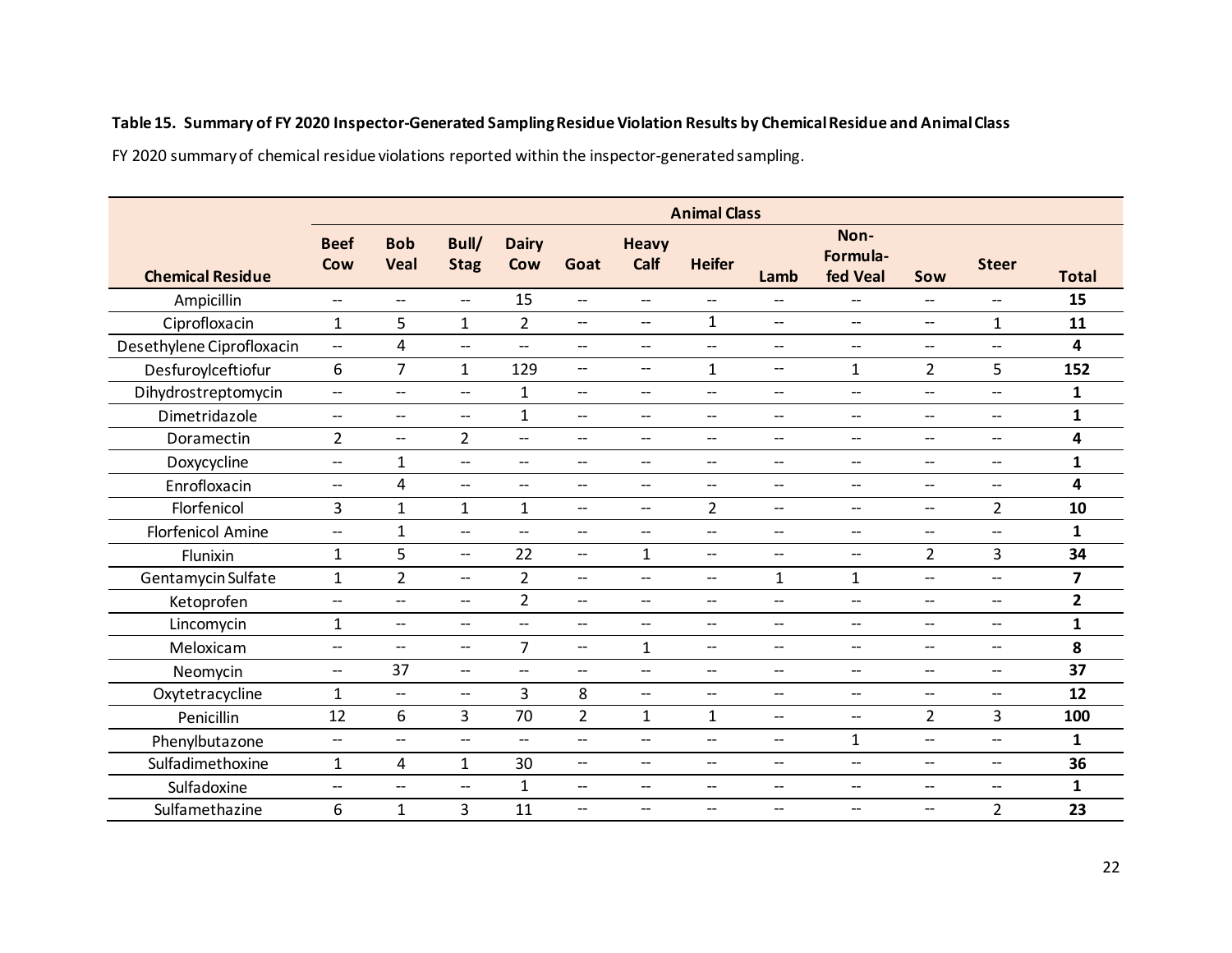| Sulfamethoxazole    | $- -$ | 13    | $\hspace{0.05cm} \textbf{--}$         | $- -$ | $- -$ | $- -$ | $\hspace{0.05cm} \textbf{--}$                       | $- -$ | $- -$ | $\hspace{0.05cm} \dashv$                       | $- -$ | 13  |
|---------------------|-------|-------|---------------------------------------|-------|-------|-------|-----------------------------------------------------|-------|-------|------------------------------------------------|-------|-----|
| Sulfathiazole       | $- -$ | 10    | $\hspace{0.05cm}$ – $\hspace{0.05cm}$ | $- -$ | $- -$ | $- -$ | $- -$                                               | $- -$ | $- -$ | $- -$                                          | $- -$ | 10  |
| Tetracycline        | $- -$ | $- -$ | $\hspace{0.05cm} \textbf{--}$         | 4     | $- -$ | $- -$ | $- -$                                               | $- -$ | $- -$ | $- -$                                          | $- -$ |     |
| Tilmicosin          |       |       |                                       |       | $- -$ |       | $-\!$                                               | $- -$ | $- -$ | $\hspace{0.1mm}-\hspace{0.1mm}-\hspace{0.1mm}$ |       | 13  |
| Tylosin             | $- -$ |       | $\hspace{0.05cm}$ $\hspace{0.05cm}$   | $- -$ | $- -$ | $- -$ | $\hspace{0.05cm} -\hspace{0.05cm} -\hspace{0.05cm}$ | $- -$ | $- -$ | $- -$                                          | $- -$ |     |
| <b>Annual Total</b> | 36    | 104   | 13                                    | 304   | 10    | ь     | כ                                                   |       |       | b                                              | 19    | 507 |

### **Table 16. Summary of FY 2020 Collected-Generated Sampling**

FY 2020 summary of suspect carcass samples sent directly to any FSIS laboratory (collected-generatedsampling)for appropriate analysis.

| <b>Animal Category</b> | <b>Animal Class</b> | <b>Number of Non-Detect</b><br><b>Samples</b> | <b>Number of Non-</b><br><b>Violative Positives</b><br><b>Samples</b> | <b>Number of Violative</b><br><b>Samples</b> | <b>Total Samples</b> |
|------------------------|---------------------|-----------------------------------------------|-----------------------------------------------------------------------|----------------------------------------------|----------------------|
|                        | <b>Beef Cow</b>     | 18                                            |                                                                       |                                              | 22                   |
|                        | <b>Bob Veal</b>     |                                               |                                                                       |                                              | 4                    |
|                        | Bull/Stag           |                                               | $\hspace{0.05cm} \ldots$                                              |                                              |                      |
| <b>Bovine</b>          | Dairy Cow           | 39                                            | 3                                                                     | 5                                            | 47                   |
|                        | Heifer              | 4                                             | 5                                                                     |                                              | 10                   |
|                        | Steer               | 52                                            | 9<br>$\hspace{0.05cm} \ldots$<br>--<br>--<br>--<br>--<br>23<br>12     |                                              | 63                   |
|                        | Market Swine        | 27                                            |                                                                       |                                              | 29                   |
| <b>Porcine</b>         | Roaster Swine       | 3                                             |                                                                       |                                              | 3                    |
|                        | Sow                 |                                               |                                                                       |                                              |                      |
| Poultry                | Young Turkey        |                                               |                                                                       |                                              |                      |
|                        | Goat                | 4                                             |                                                                       |                                              | 4                    |
| <b>Other Species</b>   | Mature Sheep        |                                               |                                                                       |                                              |                      |
|                        | Lamb                | 8                                             |                                                                       |                                              | 10                   |
| <b>Annual Total</b>    |                     | 161                                           |                                                                       |                                              | 196                  |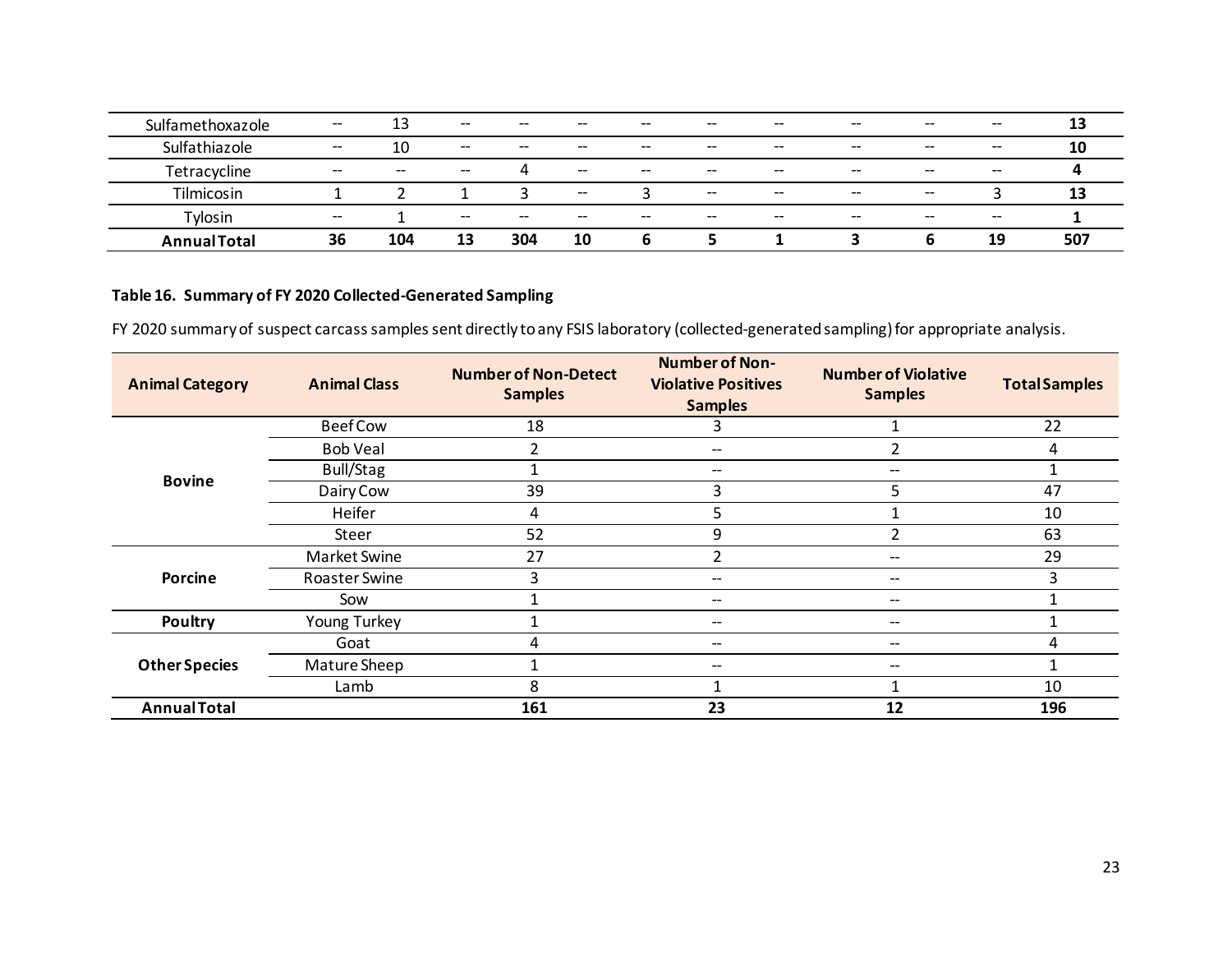### **Imports Sampling**

#### Import Microbiological Sampling

FSIS conducts port-of-entry reinspection of imported meat, poultry, and egg products. This activity is a reinspection of products that have already been inspected and passed by an equivalent foreign inspection system. Thus, imported product reinspection is a means of verifying the equivalence of a foreign country's inspection system on an ongoing basis. Sampling for imported product depends on the volume of shipments received by country and product.

#### **Table 17. Summary of FY 2020 MicrobiologicalSampling of Imported Products**

FY 2020 microbiological sampling results for imported products by inspection level. The values shown here summarize results over all countries and do not reflect the percent positive for individual countries. Additionally, no direct comparisons should be made to domestic sampling.

<span id="page-23-1"></span><span id="page-23-0"></span>

|                                                           |                           | <b>Normal</b>    |                 | Increased $1$                                       |                          | Intensified <sup>2</sup> |                 |              |
|-----------------------------------------------------------|---------------------------|------------------|-----------------|-----------------------------------------------------|--------------------------|--------------------------|-----------------|--------------|
|                                                           |                           | <b>Number of</b> |                 | <b>Number of</b>                                    |                          | <b>Number of</b>         |                 |              |
| <b>Product Name and Sampling</b>                          |                           | <b>Samples</b>   | <b>Number</b>   | <b>Samples</b>                                      | <b>Number</b>            | <b>Samples</b>           | <b>Number</b>   |              |
| Code                                                      | Pathogen                  | Analyzed         | <b>Positive</b> | Analyzed                                            | <b>Positive</b>          | Analyzed                 | <b>Positive</b> | <b>Total</b> |
| Imported Raw Beef                                         | E. coli 0157:H7           | 1,411            | 2               | 862                                                 | 1                        | 189                      | 3               | 2,462        |
| Manufactured Trimmings or<br>Components for use in Ground | non-O157STEC              | 1,371            | 5               | 829                                                 | 3                        | 185                      | 2               | 2,385        |
| <b>Beef or Beef Products</b><br>MT51                      | Salmonella spp.           | 1,410            | 11              | 862                                                 | 5                        | 189                      | 3               | 2,461        |
| Imported Raw Ground or                                    | E. coli 0157:H7           | 68               | 1               | $\overline{2}$                                      | 0                        | $\overline{\phantom{a}}$ |                 | 70           |
| Comminuted Beef or Veal<br>Product<br>MT08                | Salmonella spp.           | 68               | 0               | $\overline{2}$                                      | 0                        |                          |                 | 70           |
| Micro Pathogen Sampling of RTE<br>Products                | Listeria<br>monocytogenes | 2,727            | 4               | 5                                                   | $\mathbf 0$              | 83                       | 0               | 2,815        |
| <b>IMVRTE</b>                                             | Salmonella spp.           | 2,726            | 0               | 5                                                   | $\Omega$                 | 83                       | 0               | 2,814        |
| Imported Egg Products<br><b>EGGIMP</b>                    | Listeria<br>monocytogenes | 111              | 0               |                                                     |                          |                          |                 | 111          |
|                                                           | Salmonella spp.           | 111              | 0               | $\hspace{0.05cm} -\hspace{0.05cm} -\hspace{0.05cm}$ | --                       | $\overline{\phantom{m}}$ | --              | 111          |
| Imported Raw and NRTE Poultry                             | Salmonella spp.           | 766              | 150             | $\overline{\phantom{a}}$                            | $\overline{\phantom{a}}$ | $\overline{\phantom{a}}$ | --              | 766          |
| Products<br>IMP Poultry                                   | Campylobacter             | 765              | 72              | --                                                  | --                       |                          |                 | 765          |
| Imported Raw Pork Product                                 | Salmonella spp.           | 329              | 7               |                                                     | $\overline{\phantom{a}}$ |                          | --              | 329          |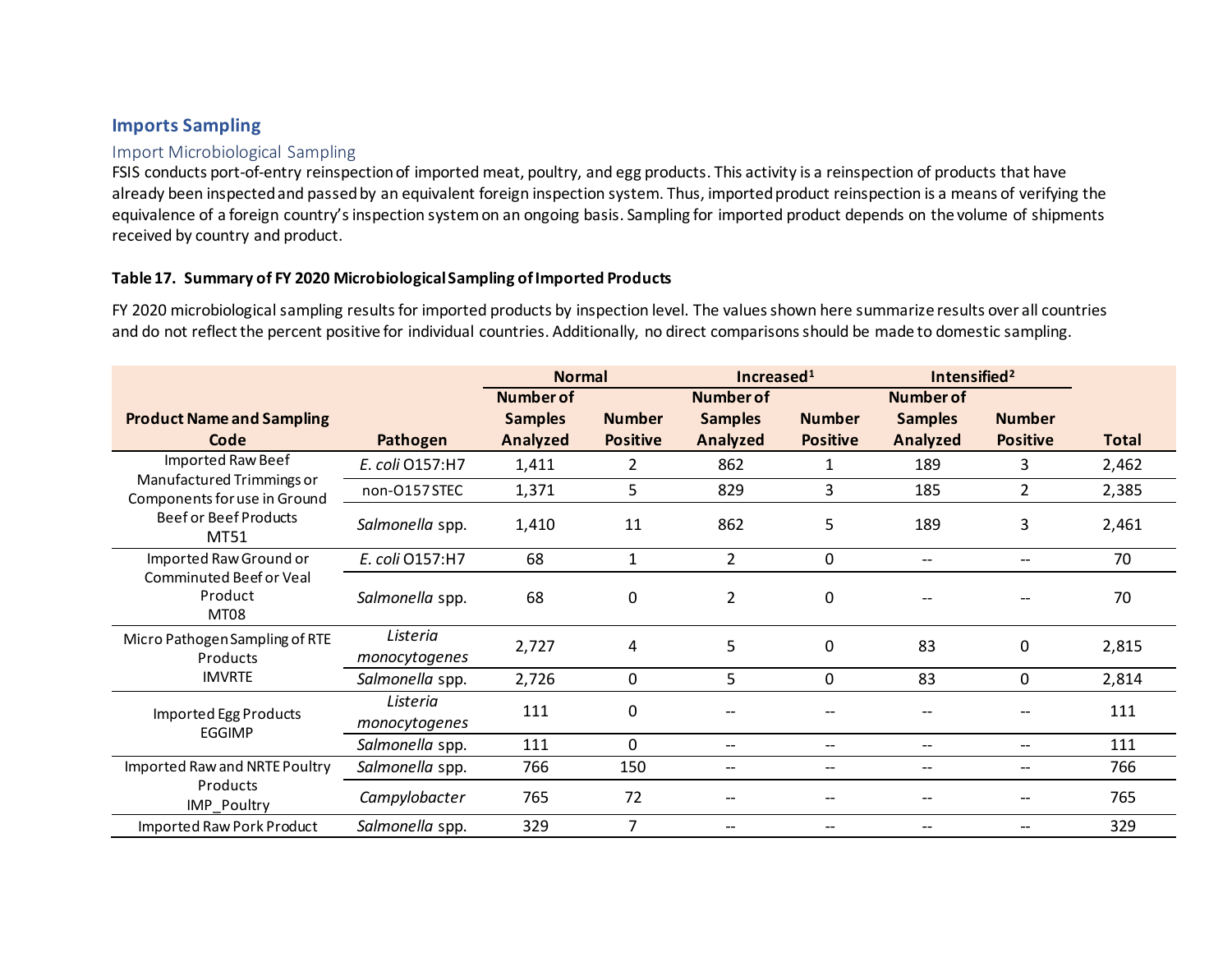| IMP<br>Pork<br>-                                                       |                 |                       |       |       |       |       |                |
|------------------------------------------------------------------------|-----------------|-----------------------|-------|-------|-------|-------|----------------|
| Imported Siluriformes<br>Microbiology Sampling<br><b>IMPFISH</b><br>MI | Salmonella spp. | $- - -$<br><b>652</b> | $- -$ | $- -$ | $- -$ | $- -$ | $- - -$<br>65Z |

<sup>1</sup>Increased is a level of reinspection above the normal level that is directed by a FSIS management decision. Under increased reinspection, FSIS may hold, on a case-by-case basis, lots of imported meat, poultry, or egg products pending receipt of a laboratory analysis. If FSIS does not place the product on hold, the importer of record is still required to hold product tested for adulterants by FSIS and is not to allow such product to enter commerce unless and until negative results are received.

<sup>2</sup>Intensified is a level of reinspection that is implemented automatically by the Public Health Information System (PHIS) when a Type of Inspection PHIS task is reported as "Fail." Under intensified reinspection, FSIS holds the sampled lot at the official import inspection establishment pending receipt of laboratory analysis. The sampled lot is not allowed to move off-site to be held.

#### Import Residue Sampling

Imported meat, poultry, and egg products are sampled through the point-of-entry Import Reinspection Sampling Plan, a chemical residue monitoring program, that is conducted to verify whether foreign inspection systems in exporting countries are equivalent to U.S. standards. A total of 6,661 samples were analyzed under this program in FY 2020, of which, six samples were violative. Those violative samples originated from the following countries: Argentina (2), Canada (2), and Vietnam (2). The results are summarized in **Table 18**.

#### **Table 18. Summary of FY 2020 Residue Sampling of Imported Products**

FY 2020 import residue samples by inspection level and production type.

<span id="page-24-0"></span>

|                                                                     |                                 | <b>Normal</b>                                     |                                                            |                                    |                                         | Increased $1$                                              | Intensified <sup>2</sup>                |                                                            |                                    |                        |
|---------------------------------------------------------------------|---------------------------------|---------------------------------------------------|------------------------------------------------------------|------------------------------------|-----------------------------------------|------------------------------------------------------------|-----------------------------------------|------------------------------------------------------------|------------------------------------|------------------------|
| <b>Sampling Code</b>                                                | <b>Analytical Method</b>        | <b>Number</b><br>of<br><b>Samples</b><br>Analyzed | <b>Non-Violative</b><br><b>Positives</b><br><b>Samples</b> | <b>Violative</b><br><b>Samples</b> | Number of<br><b>Samples</b><br>Analyzed | <b>Non-Violative</b><br><b>Positives</b><br><b>Samples</b> | Number of<br><b>Samples</b><br>Analyzed | <b>Non-Violative</b><br><b>Positives</b><br><b>Samples</b> | <b>Violative</b><br><b>Samples</b> | Annual<br><b>Total</b> |
| Imported Fish<br>Products-<br>Eastern<br>Laboratory<br>IMPFISH_CH_E | Antifungal Dyes,<br>Metals, MRM | 656                                               | $\qquad \qquad -$                                          | --                                 | $-$                                     | --                                                         | --                                      |                                                            | $- -$                              | 656                    |
| Imported Fish<br>Products-                                          | Nitrofurans,<br>Pesticides      | 609                                               | $\hspace{0.05cm}$ – $\hspace{0.05cm}$                      |                                    | $\hspace{0.05cm} \cdots$                | $- -$                                                      | 31                                      | $- -$                                                      |                                    | 640                    |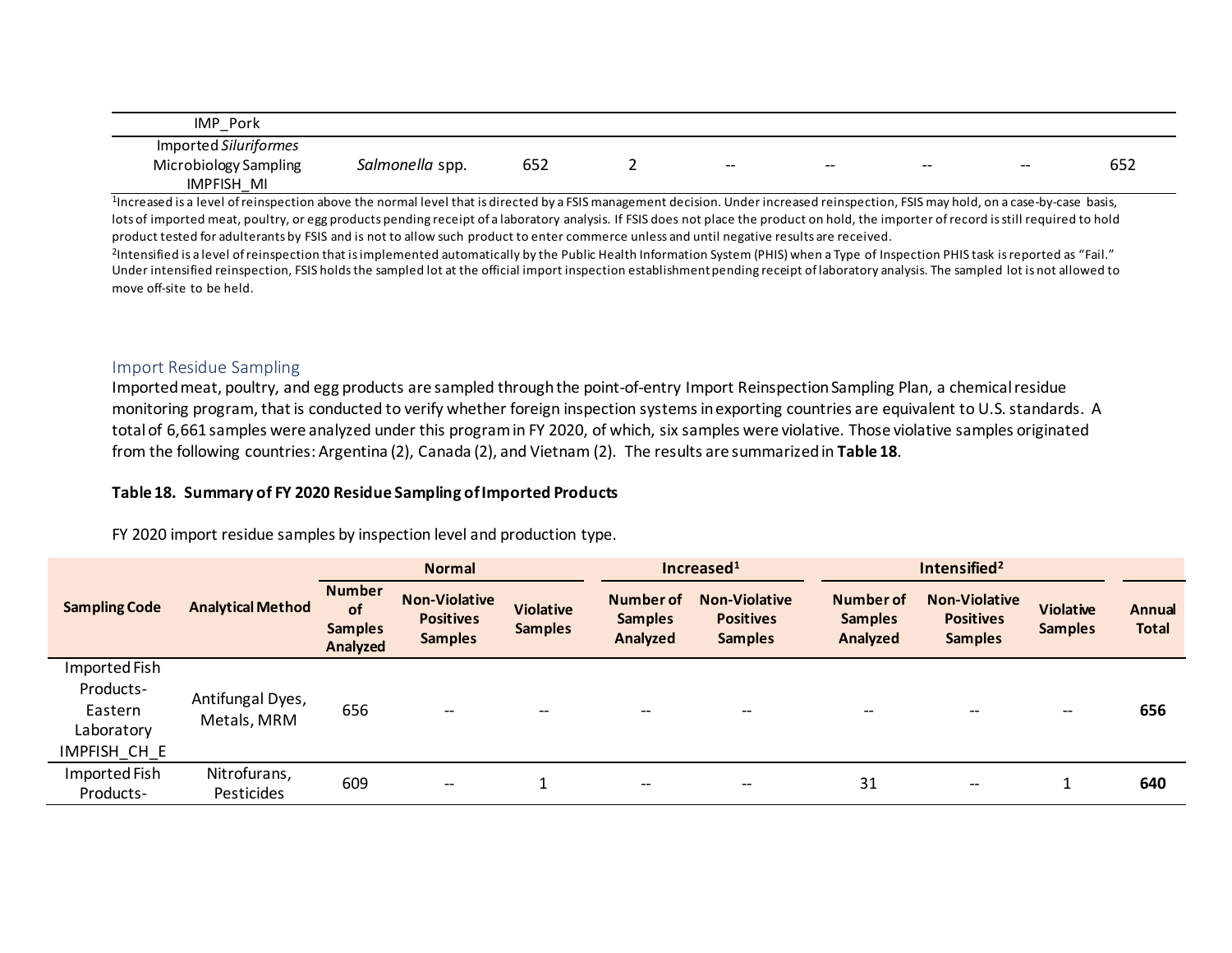| Western<br>Laboratory<br>IMPFISH_CH_W<br>Imported-                                              |       |
|-------------------------------------------------------------------------------------------------|-------|
|                                                                                                 |       |
|                                                                                                 |       |
|                                                                                                 |       |
| 357<br>597<br>Metals<br>Metals<br>--                                                            |       |
| <b>IMPMETALS</b>                                                                                | 954   |
| Imported-                                                                                       |       |
| Pesticide<br>574                                                                                |       |
| 807<br>$\overline{2}$<br>Pesticides<br>$\mathbf{1}$<br>3<br>--<br><b>IMPPESTICIDE</b>           | 1,381 |
|                                                                                                 |       |
| Imported Egg                                                                                    |       |
| Products -<br>Pesticides<br>37<br>$\overline{\phantom{a}}$                                      | 37    |
| Chemistry                                                                                       |       |
| <b>IMPRESEGG</b>                                                                                |       |
| <b>Imported Fresh</b>                                                                           |       |
| Products -<br>Aminoglycosides,                                                                  |       |
| Residue Eastern<br>844<br>603<br>5<br>Avermectins,<br>3<br>4<br>--                              | 1,452 |
| Lab<br><b>MRM</b>                                                                               |       |
| IMPRESFR_EL                                                                                     |       |
| Imported Fresh<br>Aminoglycosides,                                                              |       |
| Products -<br>Beta Agonists,                                                                    |       |
| 742<br>5<br>Residue<br>$\mathbf{1}$<br>579<br>$\overline{2}$<br>26<br>5<br>$\mathbf{1}$<br>MRM, | 1,347 |
| Western Lab<br>Nitrofurans                                                                      |       |
| IMPRESFR_WL                                                                                     |       |
| Imported                                                                                        |       |
| Processed                                                                                       |       |
| Products -<br>107<br>$\overline{7}$<br>Avermectins                                              | 107   |
| Residue Eastern                                                                                 |       |
| Lab                                                                                             |       |
| IMPRESPR_EL                                                                                     |       |
| Imported                                                                                        |       |
| Processed<br>Sulfonamides<br>87                                                                 | 87    |
| Products -                                                                                      |       |
| Residue                                                                                         |       |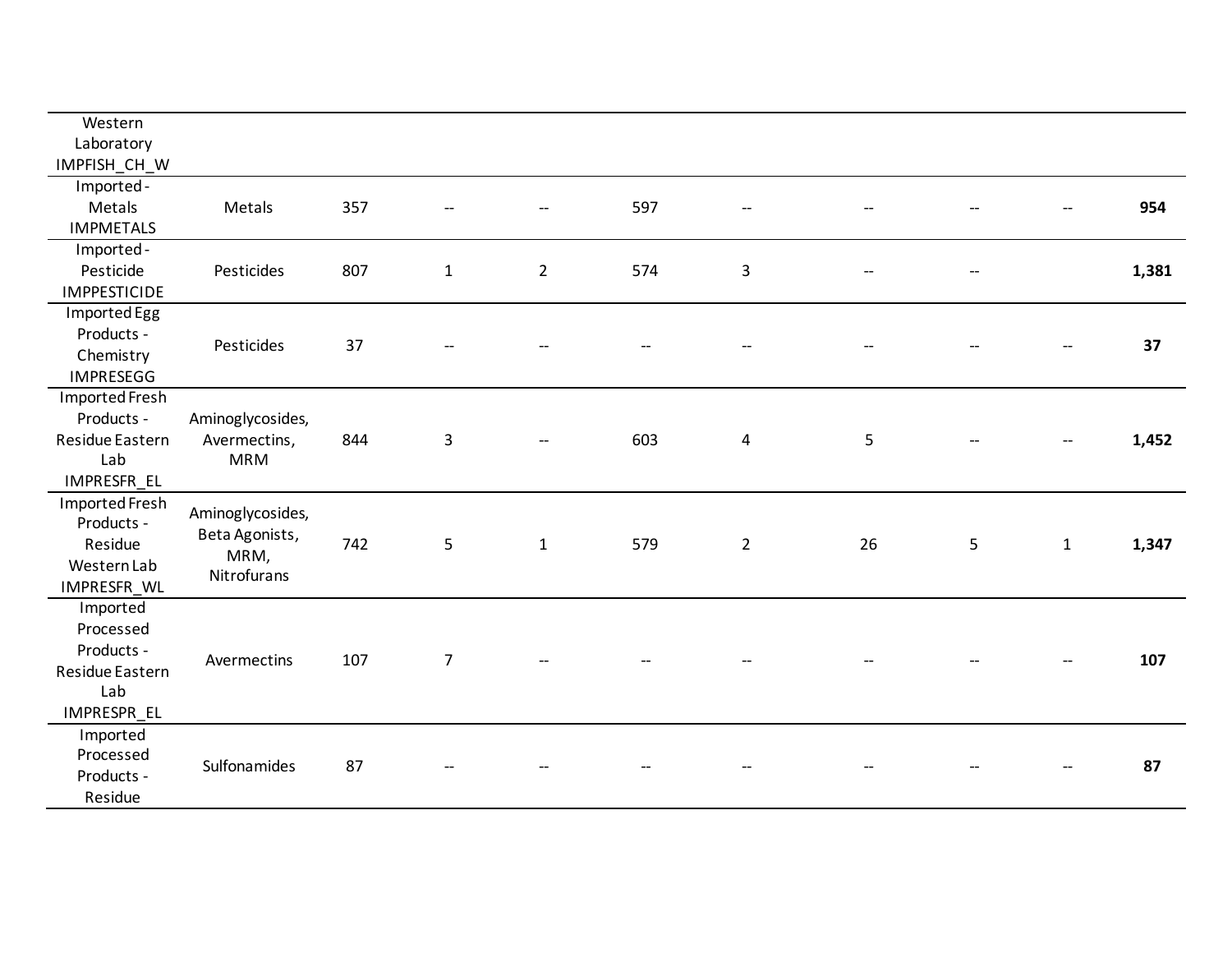| Midwestern Lab                                                                                                                                                                  |      |    |  |                 |  |    |  |  |       |
|---------------------------------------------------------------------------------------------------------------------------------------------------------------------------------|------|----|--|-----------------|--|----|--|--|-------|
| IMPRESPR<br><b>MWL</b>                                                                                                                                                          |      |    |  |                 |  |    |  |  |       |
| <b>Annual Total</b>                                                                                                                                                             | ,246 | TO |  | $\sim$<br>2,353 |  | ОZ |  |  | 6,661 |
| lacrogadica lovel of reinconstion above the normal lovel that is directed by a ESIS management desigion. Under increased reinconsction, ESIS may beld, on a seen by sace, basis |      |    |  |                 |  |    |  |  |       |

1Increased is a level of reinspection above the normal level that is directed by a FSIS management decision. Under increased reinspection, FSIS may hold, on a case-by-case basis, lots of imported meat, poultry, or egg products pending receipt of a laboratory analysis. If FSIS does not place the product on hold, the importer of record is still required to hold product tested for adulterants by FSIS and is not to allow such product to enter commerce unless and until negative results are received. During FY 2020, there were no violative samples at increased level of inspection.<br><sup>2</sup>Intensified is a level of reinspection that is implemented automatically by the Public Health Information System (PHIS) when a Type of Inspection PHIS task is reported as "Fail.

Under intensified reinspection, FSIS holds the sampled lot at the official import inspection establishment pending receipt of laboratory analysis. The sampled lot is not allowed to move off-site to be held.

#### **Table 19. FY 2020 Import Residue Sampling Violations by Foreign Country/Animal Class**

List of FY 2020 import residue sampling violations (foreign country, specific compound, concentration, tolerance, and regulatory citation) by animal class.

| <b>Foreign Country</b> | <b>Animal Class</b> | <b>Compound</b> | <b>Concentrations</b> | <b>Units</b> | <b>Tolerance Level</b><br>Value | <b>Authority (CFR</b><br><b>Citations</b> ) |
|------------------------|---------------------|-----------------|-----------------------|--------------|---------------------------------|---------------------------------------------|
| Argentina              | <b>Beef</b>         | Ethion          | $\ast$                | $\ast$       | $\ast$                          | Not Approved <sup>1</sup>                   |
| Argentina              | <b>Beef</b>         | Ethion          | $\ast$                | ж            | $\ast$                          | Not Approved <sup>1</sup>                   |
| Canada                 | <b>Beef</b>         | Abamectin       | 73.8                  | <b>PPB</b>   | 20.0                            | 40 CFR 180.449                              |
|                        | <b>Beef</b>         | Doramectin      | 30.9                  | <b>PPB</b>   | 30.0                            | 21 CFR 556.222                              |
| Canada                 |                     | Abamectin       | 49.2                  | PPB          | 20.0                            | 40 CFR 180.449                              |
| Vietnam                | <b>Siluriformes</b> | Fipronil        | $\ast$                | $\ast$       | $\ast$                          | Not Approved <sup>1</sup>                   |
| Vietnam                | <b>Siluriformes</b> | Fipronil        | $\ast$                | $\ast$       | $\ast$                          | Not Approved <sup>1</sup>                   |

**\*** Violative residue results were detected but not quantified.

**<sup>1</sup>**Not Approved: the residue detected is not approved for the animal class.

PPB – parts per billion (µg/kg)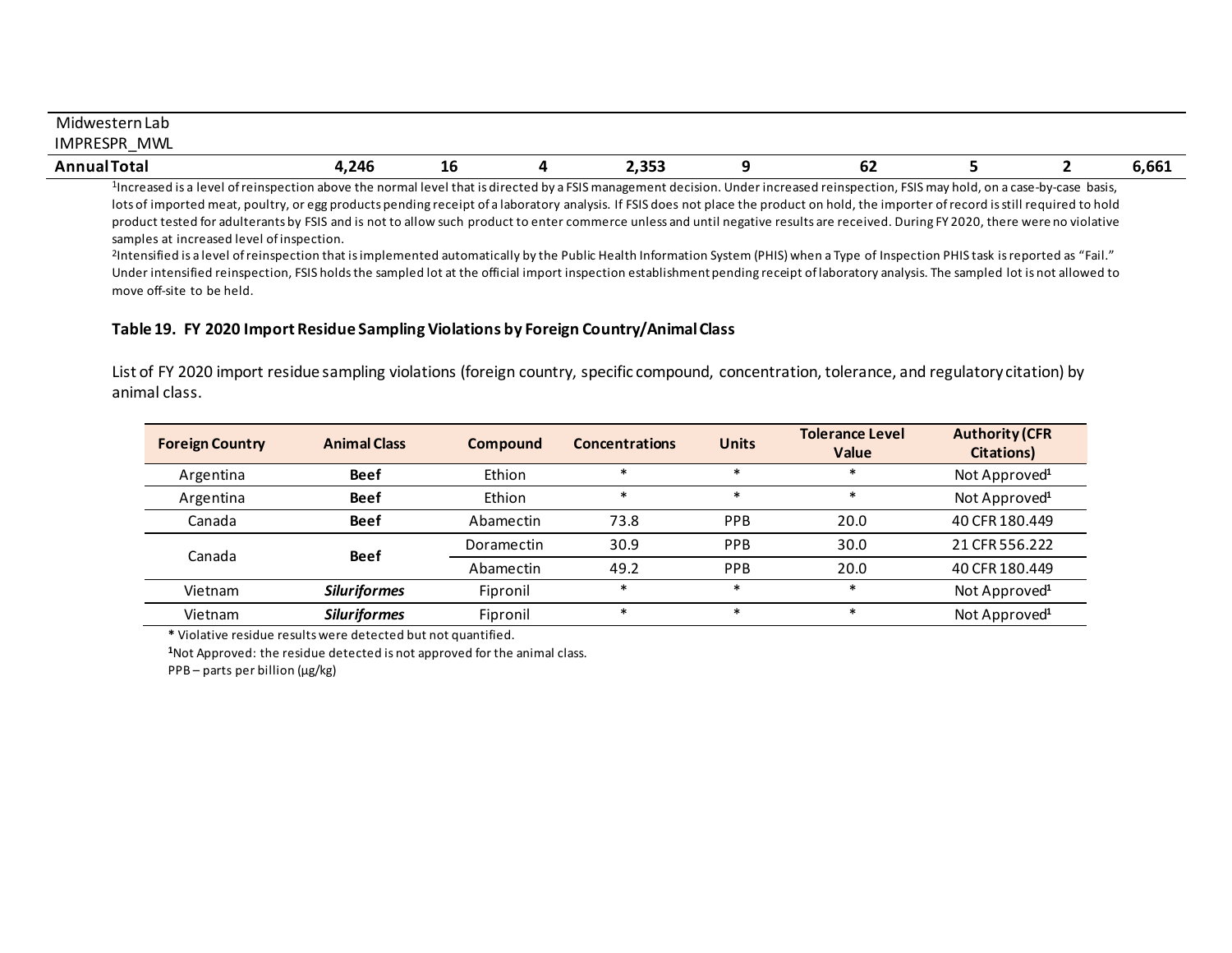#### <span id="page-27-0"></span>**Whole Genome Sequencing (WGS) Initiatives**

FSIS engaged with Federal partners to establish, advance, and implement the application of whole genome sequencing (WGS) data for regulatory purposes. FSIS works to ensure that WGS-related projects: (1) align with the goals and objectives of the FSIS Strategic Plan and other policies and (2) disseminates information about the use of WGS data analyses to FSIS personnel and stakeholders.

FSIS laboratories performed WGS on all positive sample isolatesfor all pathogens from FSIS-regulated products. In FY 2020, this equated to ~14,000 bacterial isolate sequences uploaded to National Center for Biotechnology Information (NCBI). FSIS modernized *Salmonella* serotype determination and moved to using WGS data to routinely determine the serotype. FSIS laboratories additionally began inputting antimicrobial resistance genes, adaptability genes and *E. coli* virulence genes into the Data Warehouse in Quarter Four of FY 2020. The goal of this work is to provide the analyzed WGS data to Agency analysts for risk assessment purposes.

#### <span id="page-27-1"></span>**National Antimicrobial Resistance Monitoring System (NARMS)**

The National Antimicrobial Resistance Monitoring System (NARMS) is an interagency, collaborative partnership with state and local public health departments, the U.S. Food and Drug Administration (FDA), the Centers for Disease Control and Prevention (CDC), and the U.S. Department of Agriculture (USDA). This national public health surveillance system tracks changes in antimicrobial susceptibility of select foodborne enteric bacteria found in ill people (CDC), retail meats (FDA), and food animals (USDA FSIS). The NARMS program at FSIS historically focused on two sampling points: samples collected from intestinal (cecal) content; and carcass, food commodity or product samples. Until the first quarter of FY 2020, food animals' cecal content samples were taken from young chickens, young turkeys, dairy cattle, beef cattle, market hogs, and sows and analyzed for pathogens (*Salmonella* and *Campylobacter*) and indicator bacteria (*E. coli* and *Enterococcus*). In February 2020, FSIS implemented cecal content sampling for veal, lamb, sheep, and goats and these samples were analyzed for the same NARMS bacteria as the other cecal samples. In addition, lymph node sampling was included for dairy and beef cattle with a focus only on *Salmonella* analysis, and the new analysis of *E. coli* and *Enterococcus*wasincluded into the Siluriformes fish sampling program. As shown in **Table 20**, in FY 2020, the NARMS program analyzed a total of 6,414 NARMS samples. From NARMS sampling in FY 2020, a total of 5,908 bacterial isolates were recovered. Antimicrobial Susceptibility Tests (AST) are routinely conducted on all NARMS isolates, and WGS is conducted on a selected number of isolates. AST information provides the phenotypic resistance information, which is determined using epidemiological cut-off values or clinical breakpoints to interpret data. WGS information provides the genotypic resistance information, which is the presence of acquired genes and mutations known to enable a bacterium to grow in the presence of higher antimicrobial concentrations. These data may be accessed at th[e FDA NARMS Integrated Data Dashboards](https://www.fda.gov/animal-veterinary/national-antimicrobial-resistance-monitoring-system/narms-now-integrated-data).

#### **Table 20. Summary of FY 2019 NARMS Cecal Sampling Program**

FY 2020 NARMS samples analyzed, isolates recovered, and further characterized.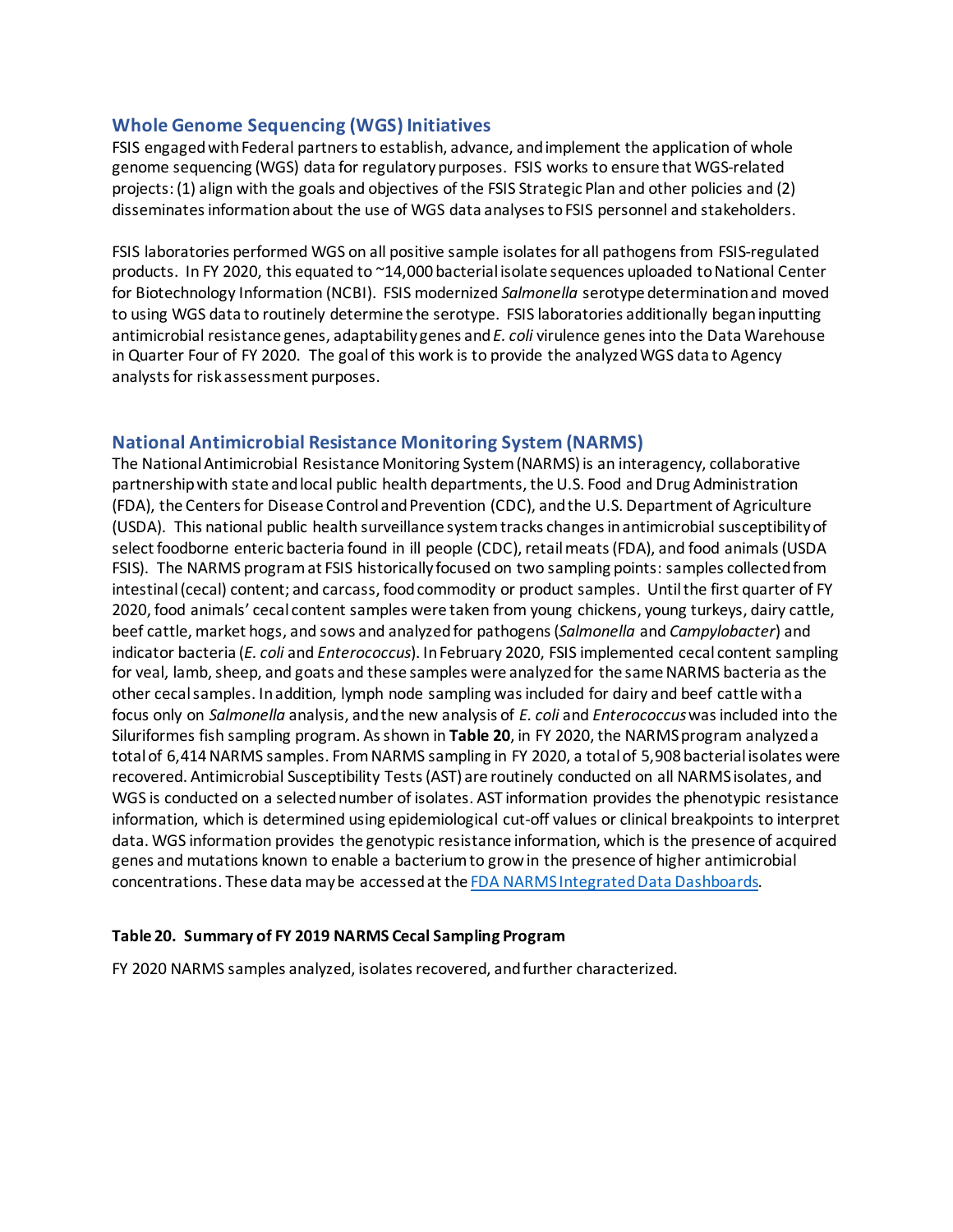| <b>Sampling Code</b>    | <b>Samples</b><br><b>Scheduled</b> | <b>Samples</b><br>Analyzed | <b>Total</b><br><b>Isolates</b><br><b>Retrieved</b> | <b>Isolates Characterized</b> |                                                                                                                |                 |                     |  |
|-------------------------|------------------------------------|----------------------------|-----------------------------------------------------|-------------------------------|----------------------------------------------------------------------------------------------------------------|-----------------|---------------------|--|
|                         |                                    |                            |                                                     | <b>Salmonella</b>             | Campylobacter                                                                                                  | E. coli         | <b>Enterococcus</b> |  |
| NARMS_YC                |                                    |                            |                                                     | WGS - 233                     | WGS - 211                                                                                                      | WGS - 91        | WGS - 68            |  |
| Young Chicken           | 617                                | 560                        | 914                                                 | AST - 236                     | AST - 222                                                                                                      | AST - 227       | AST - 219           |  |
| NARMS_YT                | 337                                | 349                        | 580                                                 | <b>WGS - 44</b>               | WGS - 149                                                                                                      | WGS - 107       | <b>WGS - 59</b>     |  |
| Young Turkey            |                                    |                            |                                                     | AST - 44                      | AST - 157                                                                                                      | AST - 189       | AST - 183           |  |
| NARMS_DC                | 848                                | 769                        | 851                                                 | WGS - 172                     | WGS - 195                                                                                                      | WGS - 91        | <b>WGS - 54</b>     |  |
| Dairy Cow               |                                    |                            |                                                     | AST - 173                     | AST - 203                                                                                                      | AST - 257       | AST - 211           |  |
| NARMS_BC                | 416                                | 393                        | 245                                                 | <b>WGS - 31</b>               | <b>WGS - 51</b>                                                                                                | <b>WGS - 39</b> | <b>WGS - 15</b>     |  |
| <b>Beef Cow</b>         |                                    |                            |                                                     | AST - 31                      | AST - 55                                                                                                       | <b>AST - 88</b> | AST - 68            |  |
| NARMS_ST                | 1076                               | 1001                       | 403                                                 | WGS - 103                     | WGS - 115                                                                                                      | <b>WGS-40</b>   | WGS - 17            |  |
| Steer                   |                                    |                            |                                                     | AST - 107                     | AST - 120                                                                                                      | AST - 89        | AST - 82            |  |
| NARMS_HF                | 470                                | 410                        | 336                                                 | <b>WGS - 48</b>               | WGS - 109                                                                                                      | <b>WGS-47</b>   | WGS - 26            |  |
| Heifer                  |                                    |                            |                                                     | AST - 49                      | AST - 116                                                                                                      | AST - 84        | AST - 82            |  |
| NARMS_MS                | 727                                | 681                        | 824                                                 | WGS - 220                     | WGS - 156                                                                                                      | WGS - 119       | WGS - 63            |  |
| Market Swine            |                                    |                            |                                                     | AST - 224                     | AST - 162                                                                                                      | AST - 224       | AST - 207           |  |
| NARMS_SW                | 330                                |                            | 641                                                 | <b>WGS - 172</b>              | WGS - 69                                                                                                       | WGS - 102       | WGS - 62            |  |
| Sow                     |                                    | 304                        |                                                     | AST - 172                     | AST - 76<br>AST - 199<br>$WGS - 7$<br><b>WGS - 38</b><br>$AST - 7$<br>AST - 78<br>$WGS - 3$<br><b>WGS - 20</b> | AST - 190       |                     |  |
| NARMS_BV                | 150                                | 138                        | 207                                                 | <b>WGS - 44</b>               |                                                                                                                |                 | <b>WGS - 22</b>     |  |
| <b>Bob Veal</b>         |                                    |                            |                                                     | AST - 44                      |                                                                                                                |                 | AST - 76            |  |
| NARMS_FFV               |                                    |                            |                                                     | $WGS - 3$                     |                                                                                                                |                 | WGS - 18            |  |
| Formula-Fed<br>Veal     | 76                                 | 73                         | 65                                                  | $AST - 3$                     | $AST - 3$                                                                                                      | AST - 30        | AST - 29            |  |
| NARMS_NFFV              |                                    |                            |                                                     | $WGS - 5$                     | WGS - 11                                                                                                       | $WGS - 6$       | $WGS - 8$           |  |
| Non-Formula<br>Fed Veal | 72                                 | 56                         | 59                                                  | $AST - 5$                     | AST - 11                                                                                                       | AST - 26        | AST - 20            |  |
| NARMS_GO                |                                    |                            |                                                     | <b>WGS - 14</b>               | <b>WGS - 15</b>                                                                                                | $WGS - 9$       | $WGS - 5$           |  |
| Goat                    | 92                                 | 75                         | 84                                                  | AST - 14                      | AST - 16                                                                                                       | AST - 26        | AST - 24            |  |
| NARMS_LB                |                                    |                            |                                                     | <b>WGS - 18</b>               | <b>WGS - 30</b>                                                                                                | $WGS - 8$       | $WGS - 7$           |  |
| Lamb                    | 82                                 | 78                         | 110                                                 | AST - 18                      | AST - 30                                                                                                       | AST - 33        | AST - 28            |  |
| NARMS_SH                |                                    |                            |                                                     | WGS - 17                      | WGS - 17                                                                                                       | $WGS - 8$       | $WGS - 7$           |  |
| Sheep                   | 71                                 | 62                         | 81                                                  | AST - 17                      | AST - 17                                                                                                       | AST - 24        | AST - 23            |  |
|                         |                                    |                            |                                                     | <b>WGS - 25</b>               | $WGS - N/A$                                                                                                    | <b>WGS - 38</b> | <b>WGS - 58</b>     |  |
| Siluriformes            | N/A <sup>1</sup>                   | 1264                       | 471                                                 | AST - 25                      | $AST - N/A$                                                                                                    | AST - 211       | AST - 216           |  |
| Cattle Lymph            |                                    |                            |                                                     | <b>WGS - 37</b>               | $WGS - N/A$                                                                                                    | $WGS - N/A$     | $WGS - N/A$         |  |
| Nodes                   | 230                                | 201                        | 37                                                  | AST - 37                      | $AST - N/A$                                                                                                    | $AST - N/A$     | $AST - N/A$         |  |

N/A – not applicable

1Siluriformes NARMS samples are sourced from the Siluriformes microbiology sampling project, EXP\_FI\_MIC01, and not scheduled independently.

# <span id="page-28-0"></span>**Other Sampling**

FSIS conducts other sampling programs and special projects, in addition to microbiological and chemical residue sampling, in response to investigations or other rapidly evolving events to protect consumers